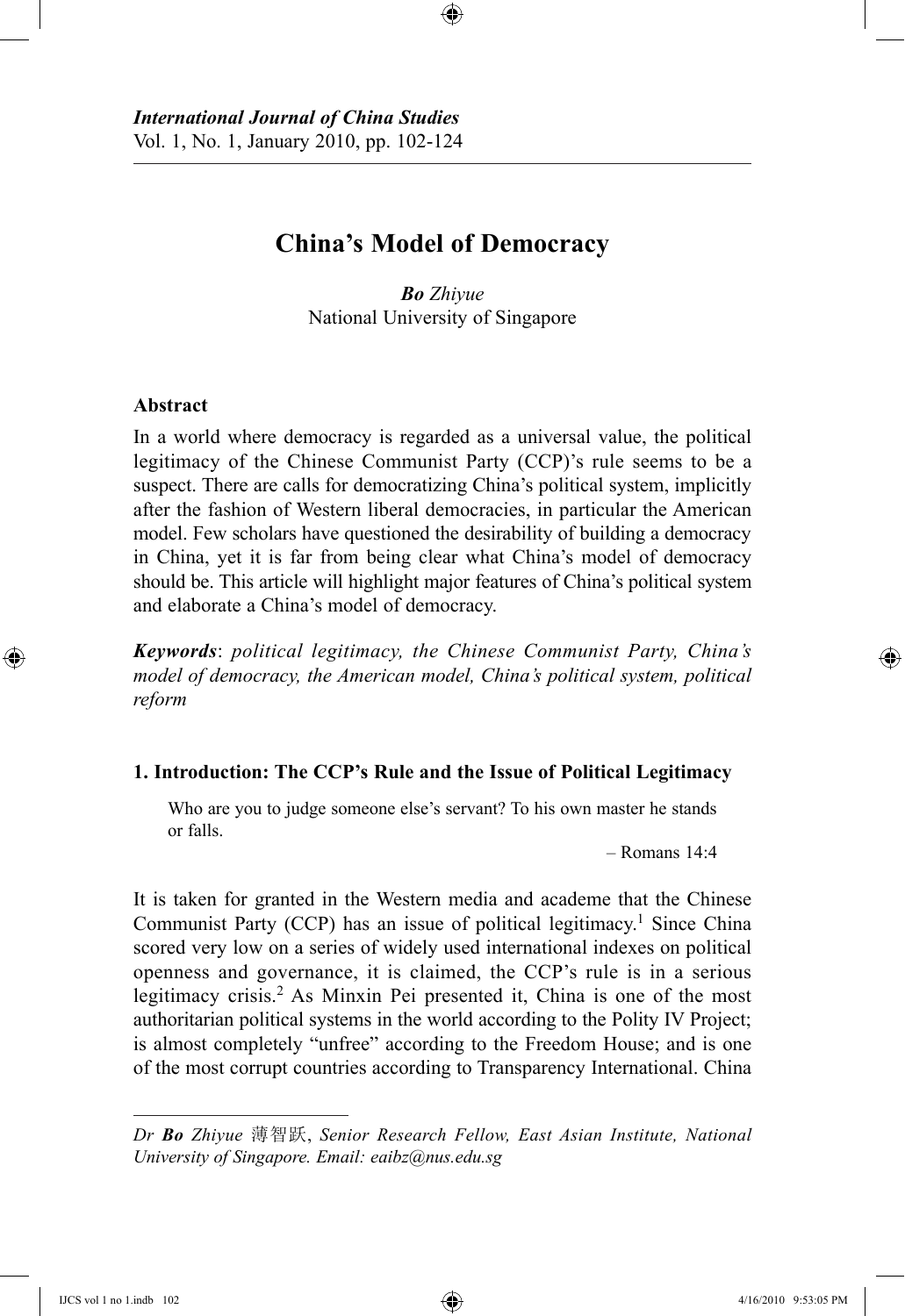was ranked in the bottom third of the eighty countries surveyed in terms of "quality of governance ranking" according to one group of the World Bank and was considered a weak state according to another group of the World Bank. China found itself next to the legion of failed states and most repressive countries in terms of "voice and accountability" and also in the company of weak states such as Nicaragua, Cambodia, Papua New Guinea, Egypt, and Mali in terms of "regulatory quality". China was no better than Namibia, Croatia, Kuwait, and Mexico in terms of "government effectiveness", was comparable to Belarus, Mexico, Tunisia, and Cuba in terms of "political stability", and was in the company of Mexico, Madagascar, and Lebanon in terms of "rule of law". (Pei, 2006: 5-6)

⊕

In comparative terms, China and the United States stand worlds apart in all these measures. The United States received a constant score of 10 on a scale from -10 to 10 from 1946 to 2007 in terms of "authority trends",<sup>3</sup> and China's scores were ranged between -9 and 5 during the same period. More specifically, China's score was 5 between 1946 and 1949 but fell to -8 in 1949 as a result of "R" ("Revolutionary Change Events"). And it received a constant score of -7 from 1977 to 2007.4

In terms of the Freedom House scores in 2008, the United States receives scores of 1 for both "political rights" and "civil liberties" on the scale of 1 to 7, with 1 representing the most free and 7 the least free and has a status of "free"; and China receives a score of 7 for "political rights," 6 for "civil liberties," and "not free" status.<sup>5</sup>

The United States is also less corrupt than China. According to the 2008 Corruption Perceptions Index produced by Transparency International, the United States is ranked 18 with a confidence range between 6.7 and 7.7 on a 1-10 scale (10 being the least corrupt) and China is ranked 72 with a confidence range between 3.1 and 4.3.<sup>6</sup>

Yet not all of these measures are useful and meaningful. The scores from Polity IV for both China and the United States have ignored significant historical variations. A constant score of 10 does not shed any light on the historical evolution of the authority in the United States from 1946 to 2007, in particular the damage the 2000 presidential controversy and the subsequent Bush years did to the credibility of the democratic system in the country. Nor is it meaningful to give China a constant score of -7 for the period of 1977 to 2007, completely ignoring the major events of the country in the interim.

Moreover, it is not clear why the United States should receive a positive score of 10 and China a negative score of 7 instead of vice versa. Had an authoritarian regime been regarded more desirable, the scores would have been reversed.

But do these low scores really constitute evidence for a legitimacy crisis in China? "Legitimacy," according to Dolf Sternberger, a German political

⊕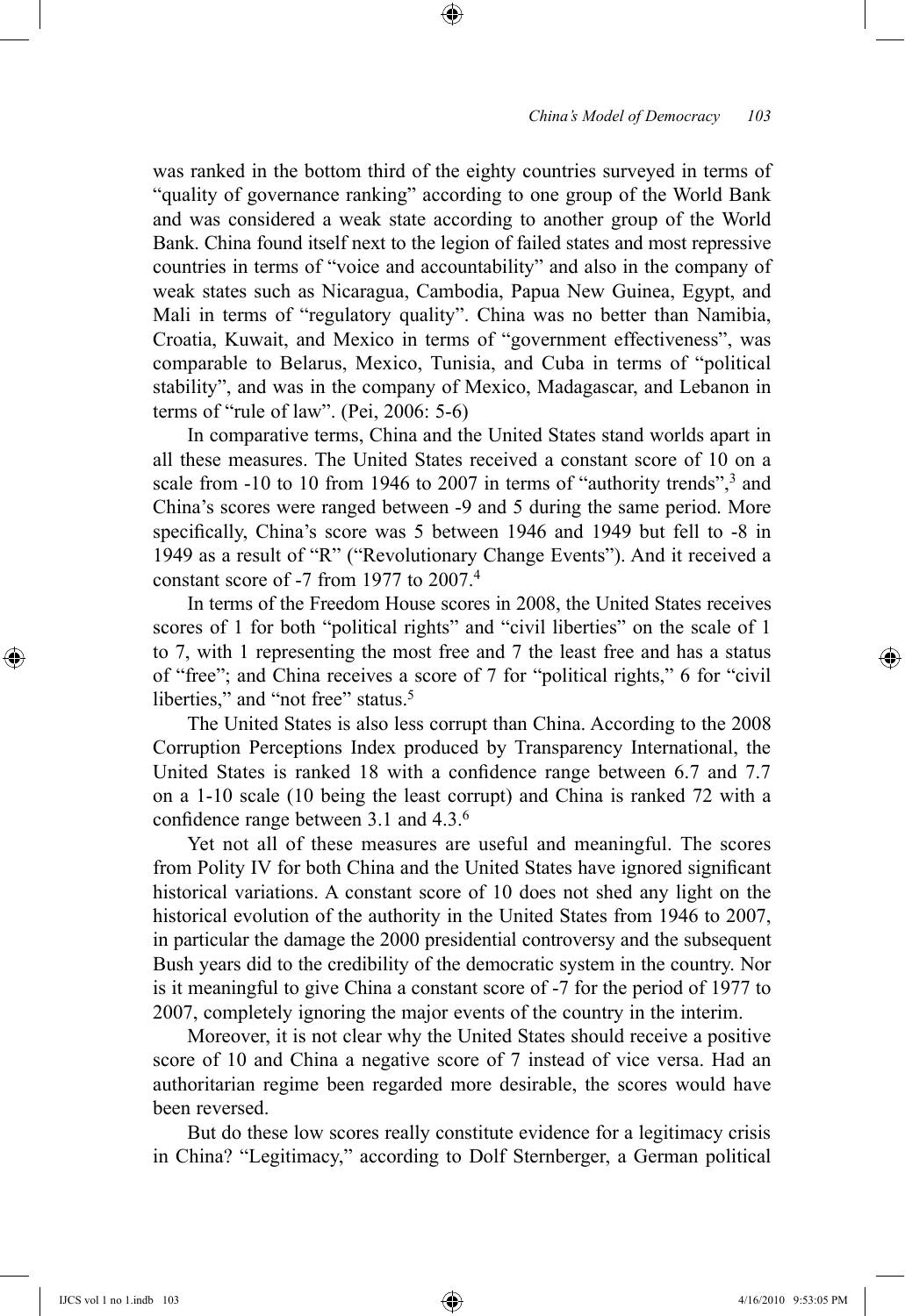philosopher, "is the foundation of such governmental power as it exercised both with a consciousness on the government's part that it has a right to govern and with some recognition by the governed of that right." (Sternberger, 1968) In other words, whether a regime is legitimate or not does not depend on the "expert" opinion of Western scholars but on the recognition of the government and the governed that the regime has right to govern. In spite of these low scores, the CCP government has no legitimacy issues. Externally, the CCP government is legitimate in the eyes of 169 countries in the world7 and all international organizations. Internally, it is legitimate in the eyes of the Chinese people in Mainland China, Hong Kong, Macao, and even Taiwan, though the last one does not recognize the CCP rule over itself.

⊕

A survey conducted by the National Bureau of Statistics of China in November 2008 provides more details about how the Chinese look at their own government. The survey was conducted in 500 urban neighbourhood committees in 18 prefectural-level cities and 100 towns and villages in 20 counties. The total sample is 10,000, including 7,000 in urban areas and 3,000 in rural areas. According to the survey, 91.5 per cent of respondents have confidence in China's future directions; 95.1 per cent agree that the socialist political system with Chinese characteristics is a right match to China's situation; and 86.4 per cent are confident about the prospect of building a comprehensive well-off society by 2020.<sup>8</sup>

In contrast, people in democracies neither are confident about their leaders in handling world affairs nor trust their abilities to ensure right policies for their own countries. First, people in major democracies are less confident about their leaders in correctly handling world affairs than people in authoritarian countries are about their leaders. According to a 2008 World Public Opinion poll,<sup>9</sup> politicians of some major democracies are not particularly inspiring in their own countries. To a question, "How much confidence you have in a leader to do the right thing regarding world affairs," neither U.S. President George W. Bush nor British Prime Minister Gordon Brown nor French President Nicholas Sarkozy received more than 50 per cent in the category of "a lot/some confidence" (Figure 1). Among the three, Brown did the best, with a score of 48 per cent. Those who have confidence in him are more than those who lack confidence in him (46 per cent). More French distrust Sarkozy in handling world affairs (54 per cent) than those who trust him (44 per cent). And Americans mostly have no confidence in Bush as a world leader. Fifty-six per cent of the people distrust him as a world leader and only 42 per cent have some confidence in him.

Leaders of authoritarian regimes, on the other hand, are much better regarded in their own countries. In Iran, 76 per cent of people believe that their president, Mahmoud Ahmadinejad, can do the right thing regarding world affairs while only 12 per cent don't. In Russia, 80 per cent trust Vladimir Putin

⊕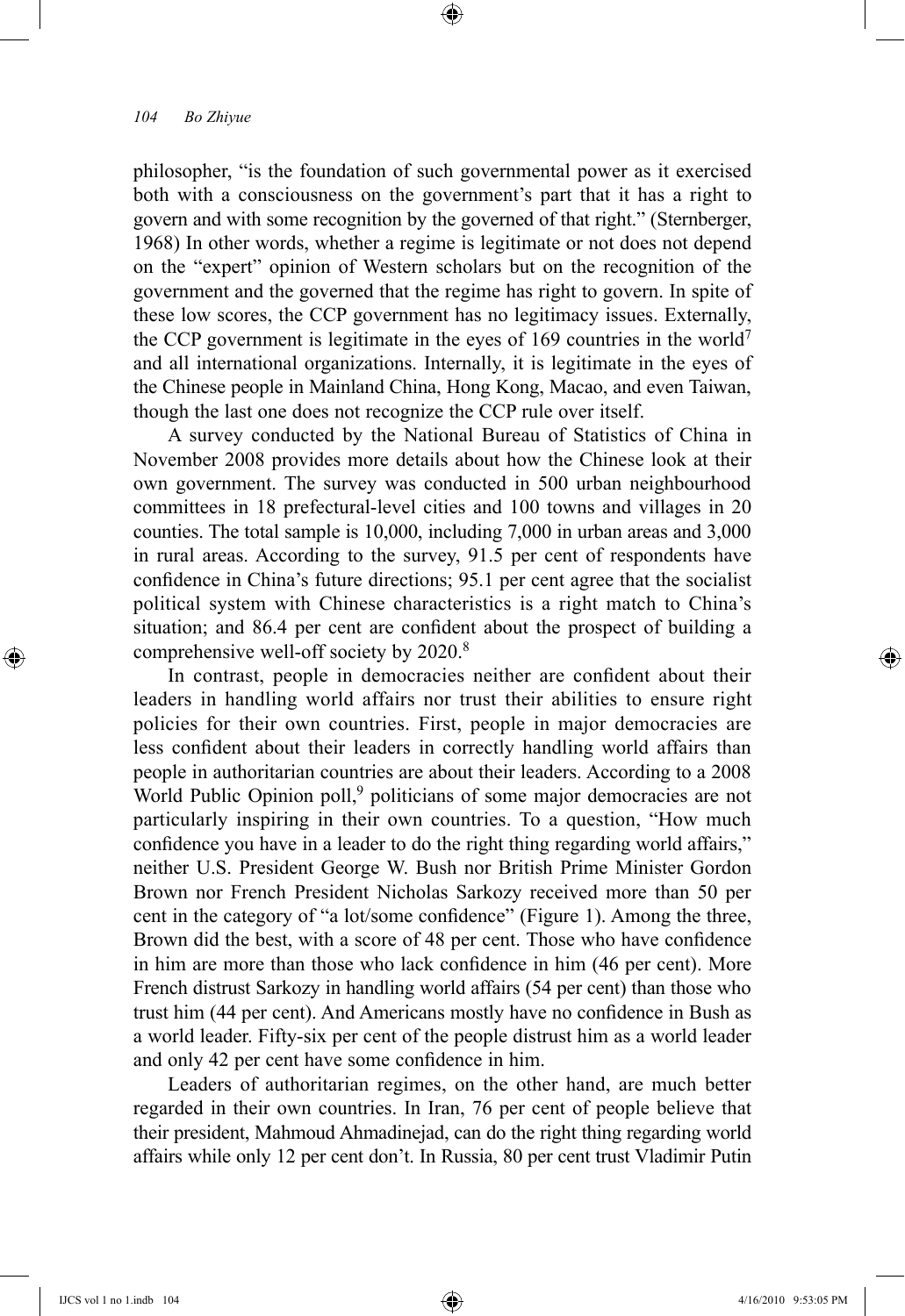

⊕

Figure 1 Confidence in Politicians as World Leaders

Source: *http://www.worldpublicopinion.org*

on world affairs and 11 per cent don't. In China, the overwhelming majorities (93 per cent) have confidence in Chinese President Hu Jintao to do the right thing regarding world affairs and only 6 per cent don't.

Second, majorities in major democracies are dissatisfied with the way things are going in their own countries. According to a 2008 24-Nation Pew Global Attitudes Survey, 58 per cent of the people are dissatisfied with country direction while 41 per cent are satisfied in India; 63 per cent of the people are dissatisfied with country direction and 34 per cent satisfied in Germany; the split between the dissatisfied and the satisfied in Britain is 65 per cent vs. 30 per cent; 70 per cent are dissatisfied while only 23 per cent are satisfied in the United States; 71 per cent are not satisfied and 29 per cent are in France; and 74 per cent are dissatisfied with country direction and 23 per cent are satisfied in Japan (Figure 2).<sup>10</sup> Clearly, people in these democracies are not happy about how their countries are governed.

However, people under authoritarian regimes are much more optimistic about the way things are going in their countries. In Russia, 54 per cent of the people are satisfied with the way things are going in their country. The Chinese are the most optimistic of all: 86 per cent of them are satisfied with their country's direction.

⊕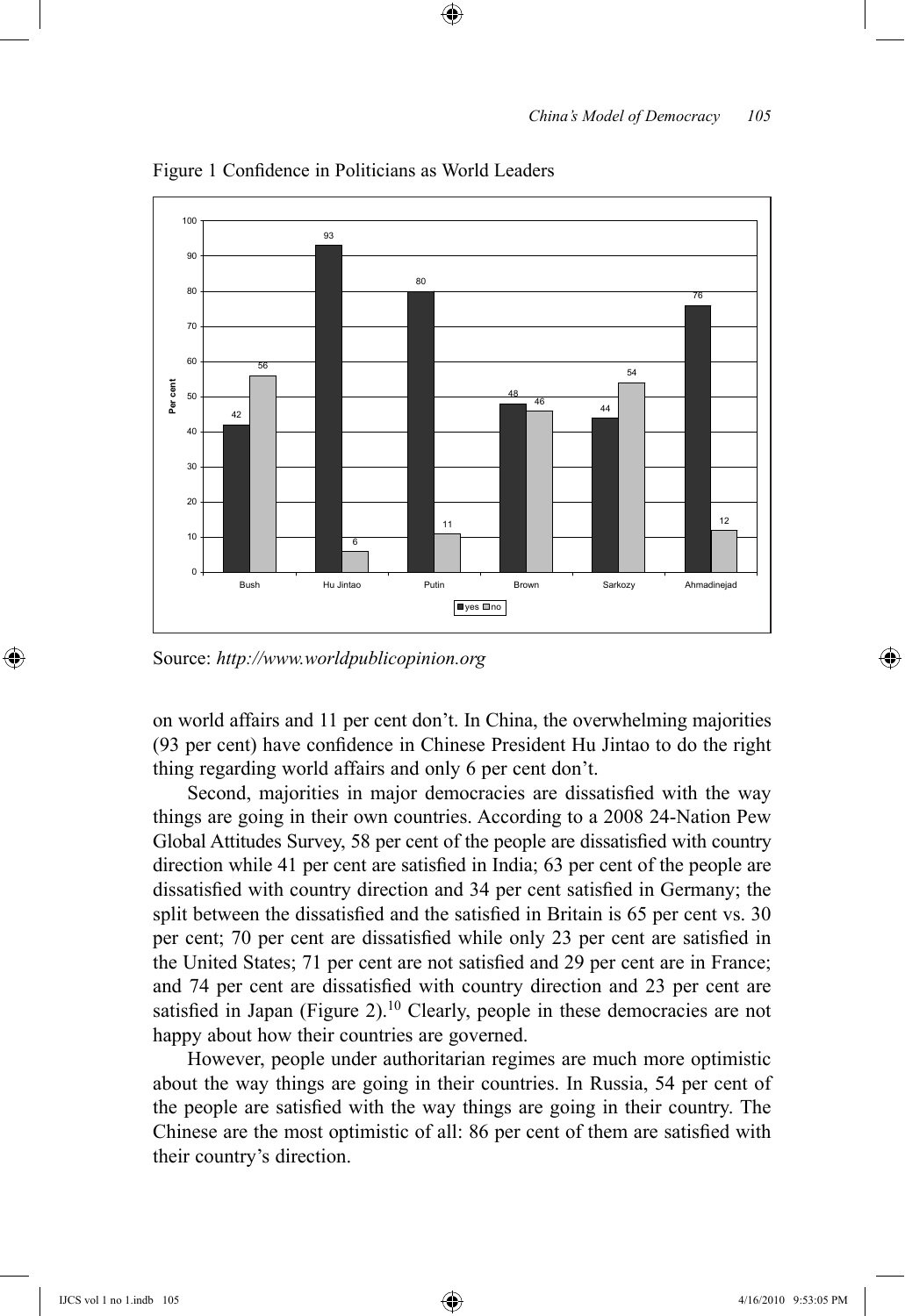

⊕

#### Figure 2 Satisfaction with Country's Direction

Source: *http://www.pewglobal.org*

Finally, majorities in some democracies have lost confidence in the key institutions of their own countries. Few Americans, for instance, have faith in any of the three major institutions of their own democratic system. In a Gallup poll taken on June 9-12, 2008 asking people how much confidence they had in a list of American institutions, none of the three branches of the federal government received high ratings. In the favourable categories of "great deal" and "quite lot", the U.S. Supreme Court received a combined rate of 32 per cent; the Presidency 26 per cent; and Congress 12 per cent (Figure 3).<sup>11</sup> These are hardly inspiring numbers for a model democracy with no legitimacy problems. Or should we justifiably contend that the United States has a serious legitimacy problem?

## **2. Features of China's Political System**

China's political system is unique in the world with several key features. First, its legislature is neither one-chamber nor bicameral. There are two parallel houses in the legislative branch: the National People's Congress (NPC) and the National Committee of the Chinese People's Political Consultative Conference (CPPCC). Between 1949 and 1954, the CPPCC functioned as the legislature. A coalition of political elites from different political parties and

⊕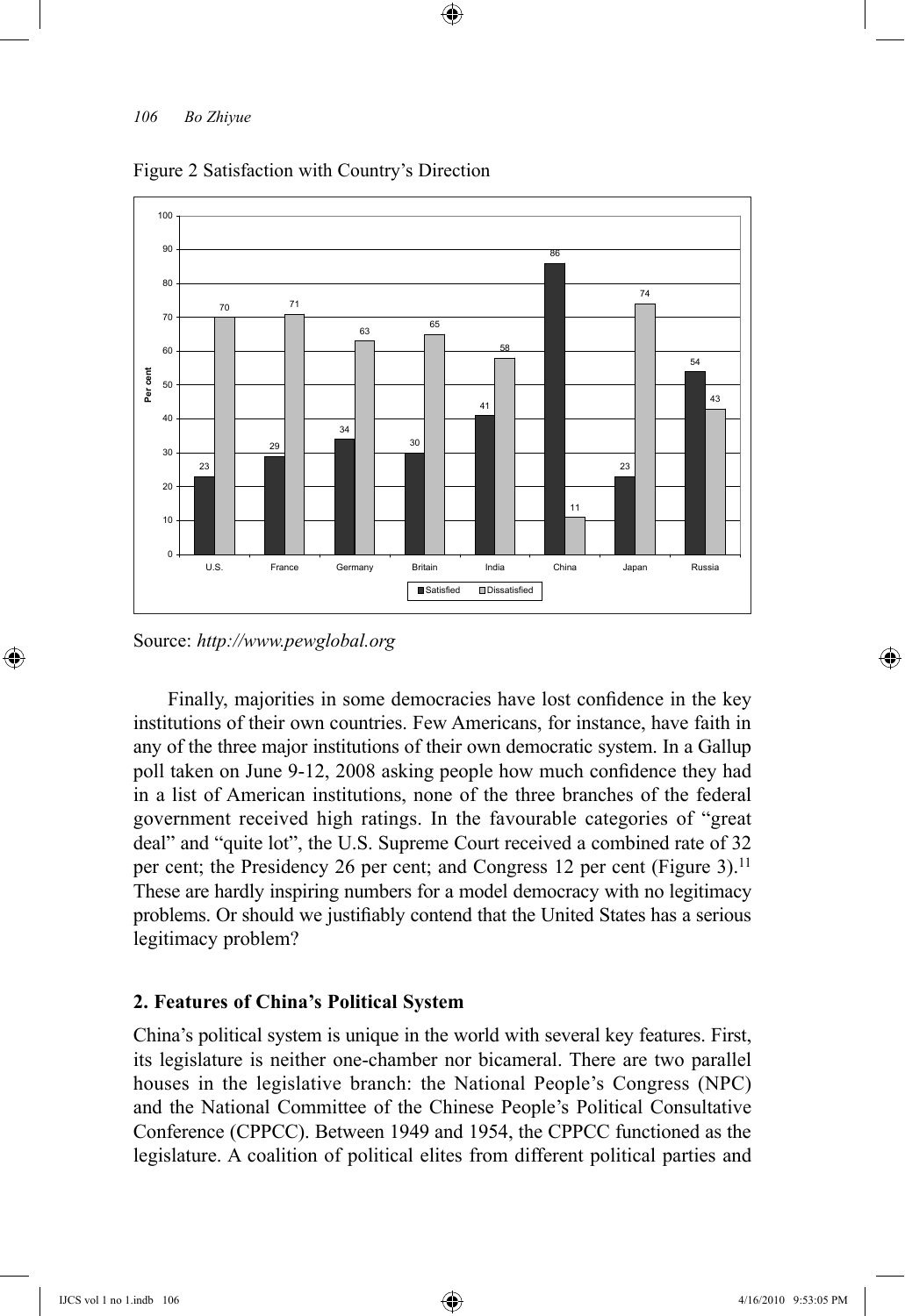

 $\bigoplus$ 

Figure 3 Confidence in American Institutions Figure 3 Confidence in American Institutions

 $\bigoplus$ 

Source: http://www.gallup.com Source: *http://www.gallup.com*

 $\bigoplus$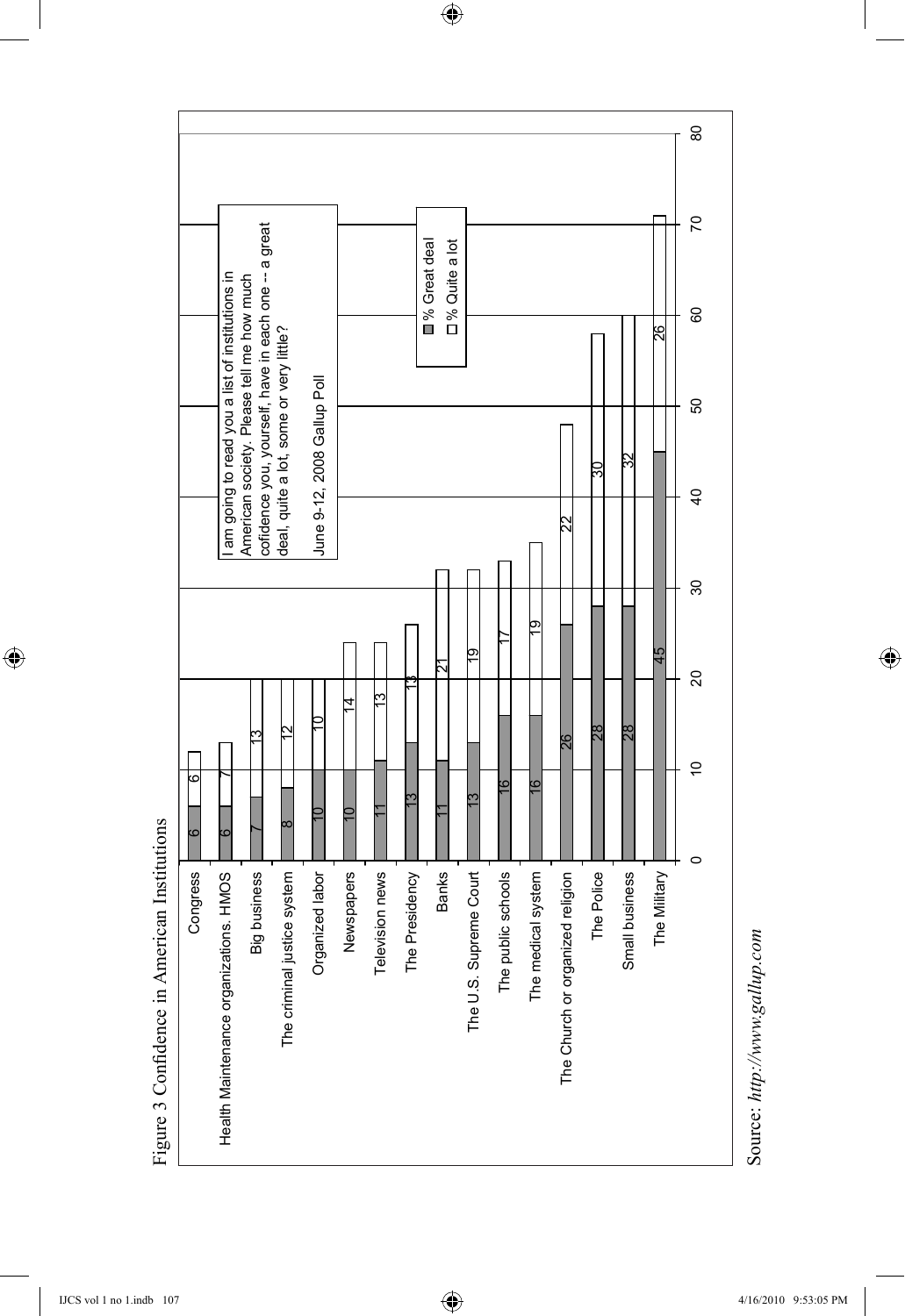social groups, the CPPCC established the People's Republic of China (PRC) and promulgated the Common Program (the provisional constitution of the PRC) in 1949.

⊕

Mao Zedong served as its chairman from 1949 to 1954. When the first National People's Congress was elected as the legislature in 1954, however, the CNPPCC was allowed to exist along with the NPC, primarily as an organization of political consultation. In addition to Mao Zedong (1949- 1954), six people have occupied the position of the head of the CPPCC: Zhou Enlai (1954-1976), Deng Xiaoping (1978-1983), Deng Yingchao (1983-88), Li Xiannian (1988-93), Li Ruihuan (1993-2003), and Jia Qinglin (2003- 2013). Among them, Li Xiannian was the only one who was not a concurrent Politburo member; and Deng Yingchao was the only woman and a concurrent full member of the Politburo. All the rest were Politburo standing members. Both Li Ruihuan and Jia Qinglin are ranked No. 4 in the Politburo Standing Committee.

The Eleventh National Committee of the CPPCC has 2,237 deputies from 34 social groups. Among them, 892 (39.9 per cent) are CCP members and 1,345 (60.1 per cent) are not. There are 395 female deputies, taking 17.7 per cent.<sup>12</sup> Externally, the leaders of the CPPCC are often treated as if they were leaders of an upper house in the legislature. Domestically, the CPPCC functions as a political consultation organ. There are also 3,164 local CPPCC organs at three levels of local government (provincial, municipal, and county levels) with 615,164 local deputies.13 Instead of an arm of the legislature, the CPPCC has helped to absorb social talents from various sectors, lowering the risk of forming an independent opposition party in China.

Second, China is a federal state in form and a unitary state in essence. The National People's Congress (NPC) is the highest organ of state power in the PRC (Article 57 of the 1982 PRC Constitution), but the NPC has no statutory power over people's congresses of lower levels. People's congresses are established at the four levels of local government (provincial, municipal, county, and township levels) (Article 95), and local people's congresses at different levels are local organs of state power (Article 96). According to the Organic Law of the Local People's Congresses and Local Governments, local congressional, government, and judicial leaders are all elected or ratified by the local people's congresses.<sup>14</sup> Therefore, they are accountable to the local people's congresses. In lawmaking, the provincial-level people's congresses are almost as powerful as the National People's Congress. They may adopt and promulgate local regulations, which must not contravene the Constitution, the statutes, and the administrative rules and regulations, and shall report such local regulations to the Standing Committee of the NPC and the State Council for record. In the meantime, the people's congresses of the provincial capitals and other cities approved by the State Council will have to get their local

⊕

↔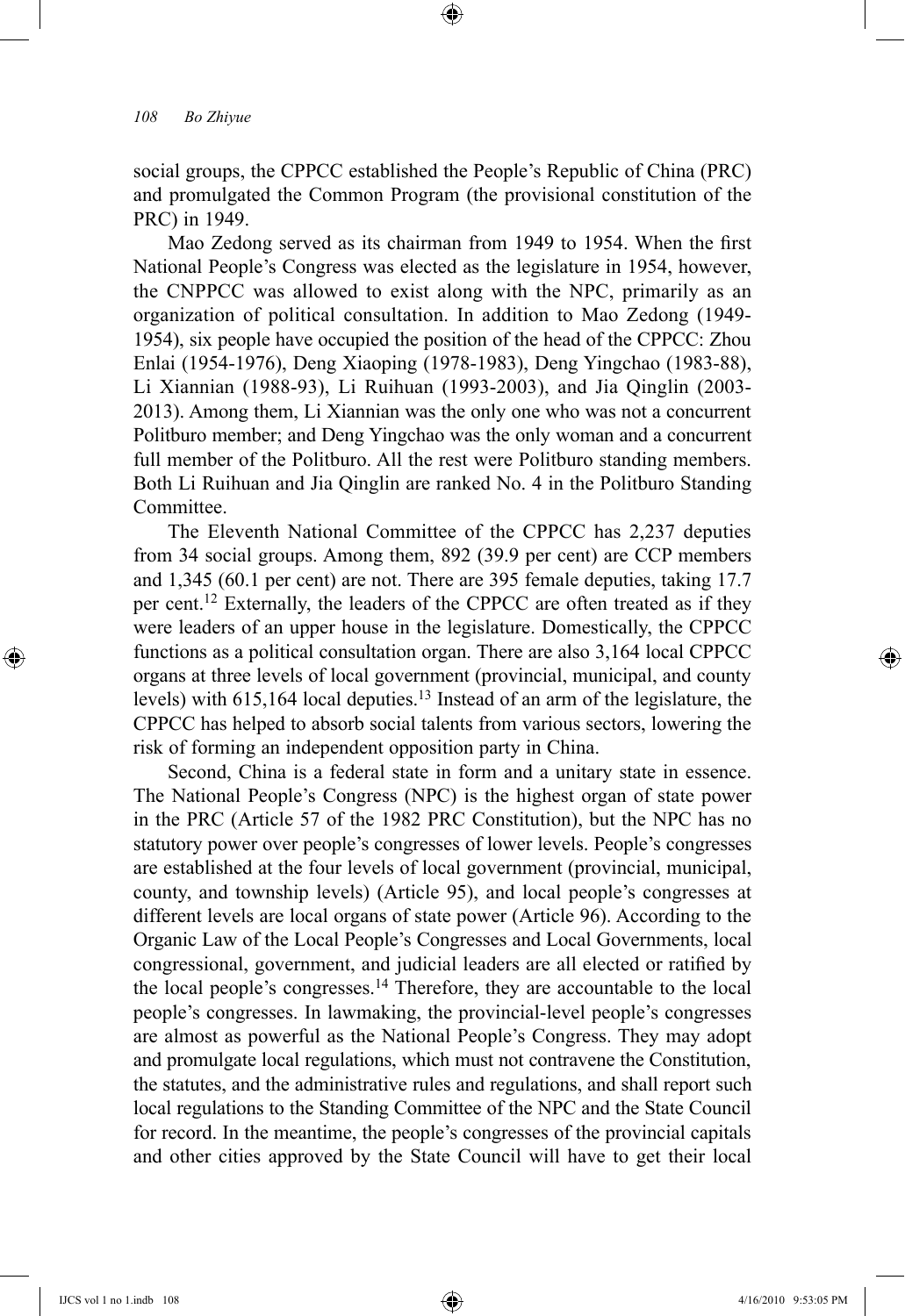regulations approved by the standing committee of the provincial people's congress, and the standing committee of the provincial people's congress then reports such local regulations to the Standing Committee of the NPC and the State Council for record (Article 7 of the Organic Law). No other local people's congresses have legislative powers.15

⊕

However, the central leadership of the Chinese Communist Party (CCP) has powers over personnel issues at the provincial level. Consistent with the principle of the Party controlling the cadres, the CCP decides candidates for all important positions at the provincial level including the provincial Party committee, the provincial congressional leadership, the provincial government leadership, and the provincial judicial leadership. In theory, provincial Party secretaries are supposed to be elected by the provincial Party committee. But almost two thirds of current provincial Party secretaries have been transferred from outside the provincial units. Out of four centrally administered municipalities, only Liu Qi was elected locally. Tianjin's Party Secretary Zhang Gaoli was transferred from Shandong; Shanghai's Party Secretary Yu Zhengsheng was transferred from Hubei; and Chongqing's Party Secretary Bo Xilai was transferred from the Ministry of Commerce. Moreover, Guangdong's Party Secretary Wang Yang was transferred from Chongqing; Jiangxi's Party Secretary Su Rong was transferred from the Central Party School; Sichuan's Party Secretary Liu Qibao was transferred from Guangxi; Shaanxi Party Secretary Zhao Leji was transferred from Qinghai; Qinghai Party Secretary Qiang Wei from Beijing; Heilongjiang Party Secretary Ji Binxuan, Shandong Party Secretary Jiang Yikang, Zhejiang Party Secretary Zhao Hongzhu, and Hebei Party Secretary Zhang Yunchuan are all from the central apparatus. Moreover, all but six provincial Party secretaries are concurrent chairmen of the provincial people's congresses and all provincial governors (mayors and chairmen of autonomous regions) are deputy secretaries of their respective provincial Party committees.

Third, China is a party-state. The People's Republic of China (PRC) was founded by the Chinese Communist Party (CCP)<sup>16</sup> by force in 1949, and the CCP has been dominant in state power ever since. With more than 75 million members, the CCP is the largest political party in the world.<sup>17</sup> It is also one of the oldest political parties in the world with a history of 88 years. As a ruling party, the CCP is dominant in decision-making on all foreign and domestic affairs. The CCP's Political Bureau (Politburo), especially its ninemember standing committee, is the decision-making organ of the PRC. The National People's Congress, the highest organ of state power according to the Constitution of the People's Republic of China, usually approves policies proposed by the Politburo Standing Committee, and the State Council is the apparatus to implement these policies. There is a significant overlap between the Party and the state apparatuses. Top state leaders such as the chairman

⊕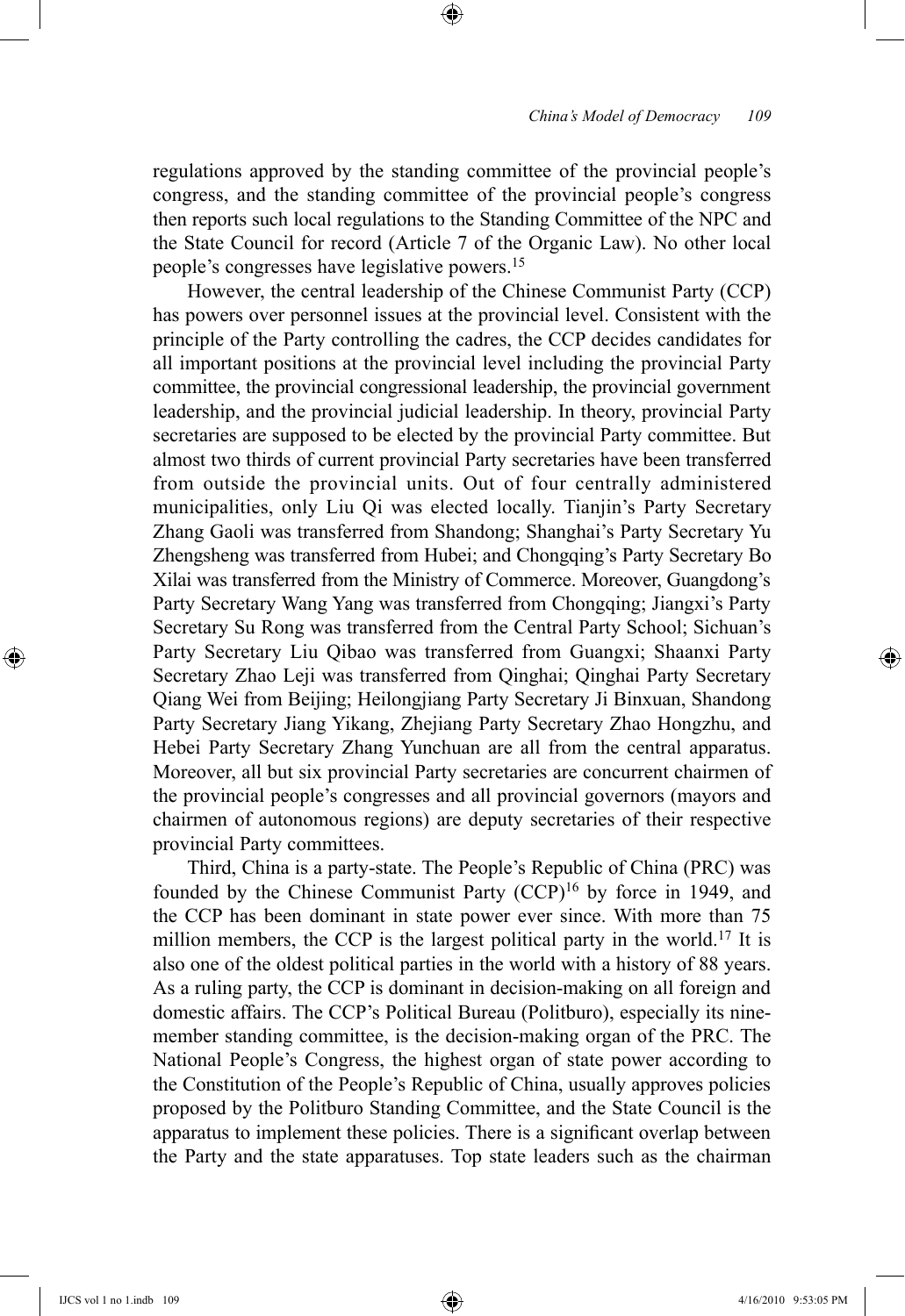of the National People's Congress Standing Committee and the premier and the executive vice premier as well as the chairman of the Chinese People's Political Consultative Conference (CPPCC) have to be members of the Politburo Standing Committee. And vice premiers, some state councilors, vice chairmen of the Central Military Commission, and the first vice chairman of the National People's Congress Standing Committee are also members of the Politburo. Finally, almost all top political elites in the state apparatus, the provinces, the military, the business, and the academe belong to the Central Committee of the CCP.<sup>18</sup> Most importantly, the People's Liberation Army is an army of the CCP, not an army of the PRC. The Central Military Commission (CMC) of the CCP controls the PLA, and the chairman of the CMC is the commander-in-chief.

⊕

Nevertheless, the CCP of 2009 is different from the CCP of 1949. First, the CCP is more institutionalized in 2009 than in 1949. Although the national Party congress is supposed to be held once every five years, this was not true until late 1970s. There were long gaps between congresses from 1949 to 1973. The first national Party congress after 1949 (the Eighth Party Congress) was not held until 1956, 11 years from the previous congress, and the second national congress (the Ninth Party Congress) was held in 1969, 13 years after the Eighth. It was not until 1977 when the CCP began to have regular congresses once every five years. The past seven congresses have been held as scheduled, without any major interruptions.

Second, the CCP has basically solved the problem of succession. During Mao's era, one successor died of torture and one died of a plane crash. In the early years of Deng's era, one Party chairman and two general secretaries were dismissed. It was not until 2002 when the first smooth power transition took place. Jiang Zemin stepped down from the positions of power without being disgraced, and Hu Jintao took over these powerful positions peacefully.

Third, the CCP has been the driver behind China's phenomenal economic performance of the past three decades. With an annual growth rate of 9.7 per cent from 1978 to 2008, the CCP outperformed all the other regimes in the world in economic growth. During the same period, the annual growth rates were 3.0 per cent and 2.7 per cent for the United States and Japan, respectively.

## **3. A China's Model of Democracy**

There have been three arguments against democratization in China.<sup>19</sup> The first is that democracy does not fit China.<sup>20</sup> Of course, those who make this kind of arguments do not say that democracy does not fit China; they argue against Western-style democracy – which is usually characterized as having multiple parties, general elections, and separation of powers among three branches – in

⊕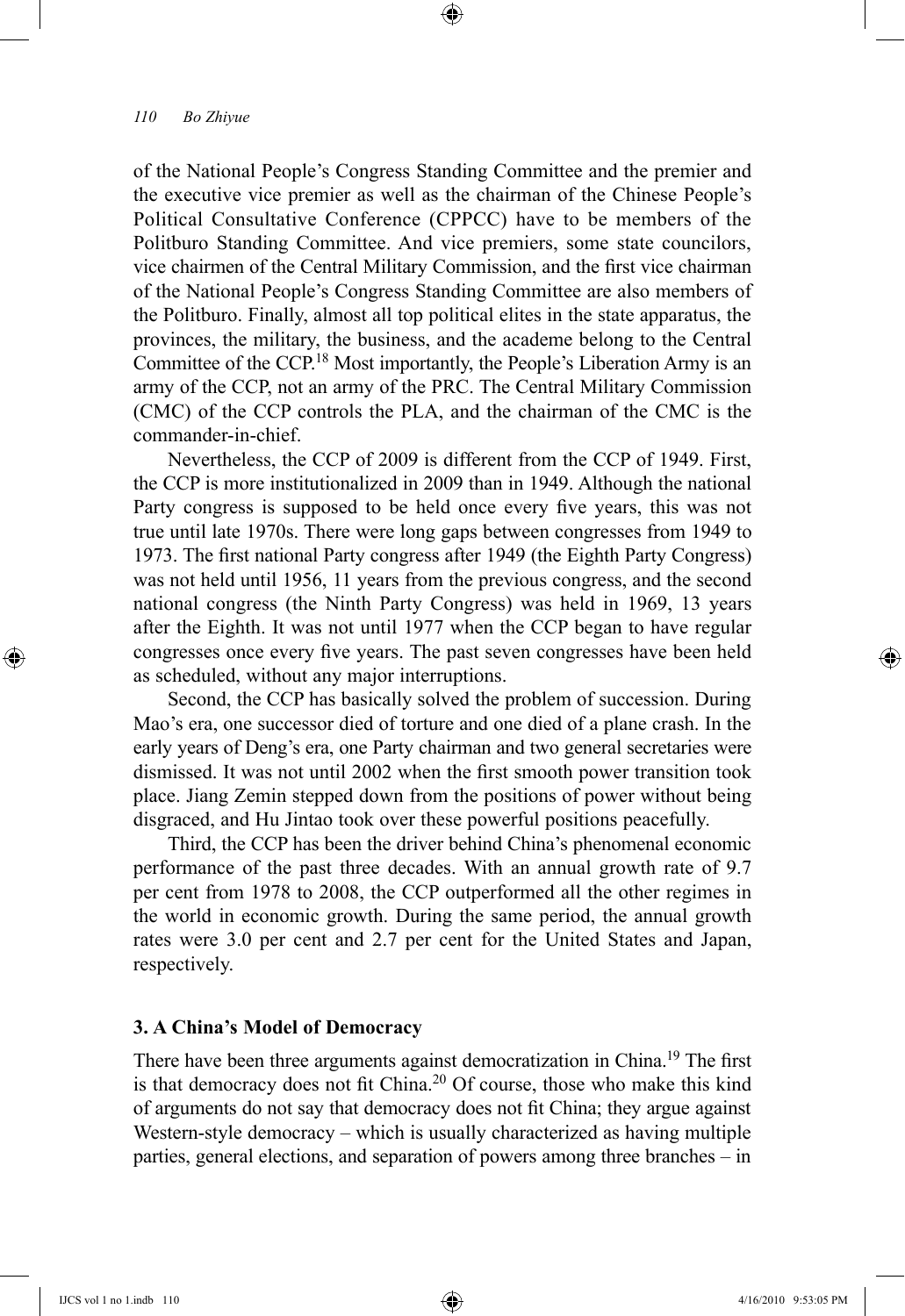China. Deng Xiaoping probably was the first to raise objections to copying Western models of democracy, in particular U.S. model. In his speech on December 30, 1986, Deng pointed out:

⊕

In developing our democracy, we cannot simply copy bourgeois democracy, or introduce the system of a balance of three powers. I have often criticized people in power in the United States, saying that actually they have three governments. Of course, the American bourgeoisie uses this system in dealing with other countries, but when it comes to internal affairs, the three branches often pull in different directions, and that makes trouble. We cannot adopt such a system.<sup>21</sup>

China's leaders after Deng also expressed similar objections. According to Jiang Zemin, democracies are relative and specific, not absolute and abstract; and there are varieties of democracies in the world. China does not intend to impose its own political system on others; nor does it tolerate others trying to impose their political system on it.22 Although Hu Jintao is willing to draw on useful results of the political civilization of mankind, he insists on adhering to China's own path of political development in the meantime.<sup>23</sup>

On March 9, 2009, Wu Bangguo, chairman of the NPC Standing Committee and No. 2 Politburo Standing Member, made it clear in his speech to the NPC Session that China shall never simply copy the system of Western countries or introduce a system of multiple parties holding office in rotation, a system with the separation of the three powers or a bicameral system.<sup>24</sup>

Some scholars also support this view. The fact that the Western liberal democracy is successful in western countries, as Song Luzheng, a blogger who is a resident of France, argues, should not be taken as an argument for promoting Western-style democracy in China. The success of western democracies is not replicable because of their unique historical circumstances. First, western countries realized their primitive accumulation through wars, colonization, and robbery. Second, democratization in western countries was implemented through a gradualist approach. It took them more than 200 years to have genuine general elections. The United States, for instance, did not have a general election of all the people until 40 some years ago.<sup>25</sup> His conclusion is that democracy is good but western-style democracy is not good for China. In fact, many people who hold this view argue against promoting western-style democracy in other non-western countries as well. Citing examples of India, Russia, Thailand, and Taiwan, they pointed out the negative consequences of democratization in non-western countries in general.26

Fang Ning, a research fellow and deputy director of the Institute of Politics at the Chinese Academy of Social Sciences (CASS), published an article in February 2009 in the *People's Daily* against the introduction of a multi-party system into China. Entitled "China must not engage in Western

⊕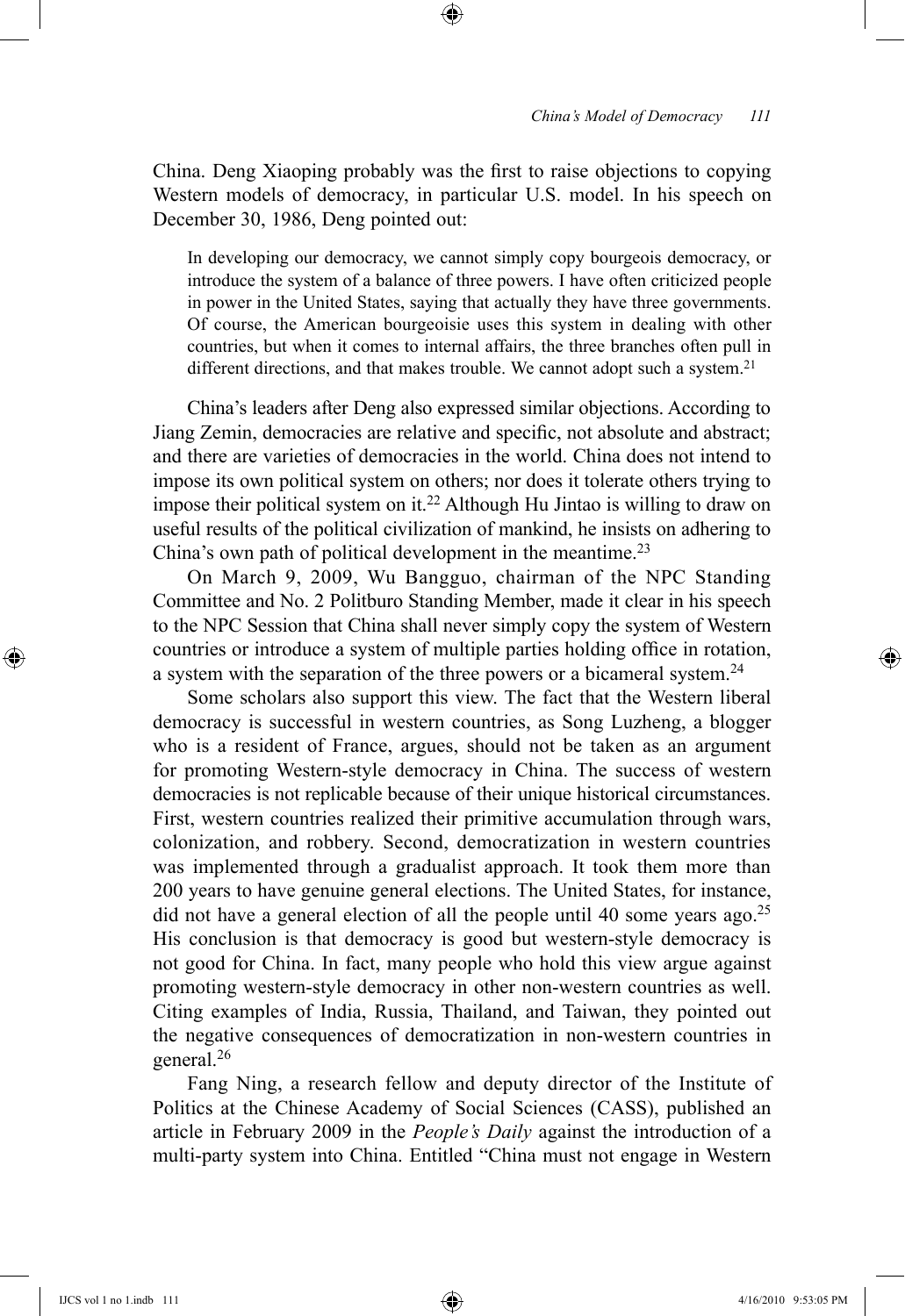multi-party system," the article criticized the multi-party system in the West and argued against its introduction to China. In the West, Fang pointed out, political parties are controlled by private capital, in particular major capitalists. Since it is very costly to get elected in such a system, whichever party that wants to take power has to be supported by capitalists. In the United States, the cost for running elections in 2004 was US\$2.51 million on average per senator with a maximum of US\$31.48 million and US\$0.51 million per congressman with a maximum of US\$9.04 million. Moreover, multi-party competition has a tendency to expand social differences and is not conducive to social harmony and stability. In order to compete for voters, political parties tend to polarize voters and dramatize their differences, causing and deepening social divisions. This divisive politics has resulted in serious negative consequences in many developing countries while in a transition of industrialization and modernization. China is in the golden period of development as well as in a period of serious social conflicts. Various problems have emerged as a result of rapid social and economic development. China should minimize these problems. Therefore, China must not engage in such a multi-party system. The Chinese Communist Party (CCP) is not a representative of any interest group but the representative of the entire population of China. It can produce policies that will maximize the benefits to the whole society and the whole nation.<sup>27</sup>

⊕

Fang Ning also cited three reasons against democratization in China in an interview. First, competitive elections will result in money politics. Second, they will exacerbate social divisions. Third, costs are too high. If China were to conduct competitive elections now, it would have nominal gains but inviting real troubles.<sup>28</sup>

The second argument against democracy in China is that China is not ready for democracy at this stage of development. In this view, China is not ready for democracy at this stage of development for three reasons. First, democratization in the current international environment is nothing but a means by which western countries, in particular the United States, attempt to interfere with other countries' internal affairs. If a ruling party of a country does not listen to the command of the United States, the United States would instigate a "color revolution" by supporting its opposition party to overthrow the ruling party. Second, there will be chaos during the transition from a new democracy to a mature democracy. There is no guarantee that this transition will be short and painless. Taiwan is a good example. In the past eight years, Taiwan dropped from the leader of the four little tigers to the laggard of the four little tigers in terms of economic growth, witnessed high suicide rates and unemployment rates, and has been divided into blue and green camps. Third, China is a developing country with a population of 1.3 billion people. Considering the fact that the overall quality of the Chinese people is not high

⊕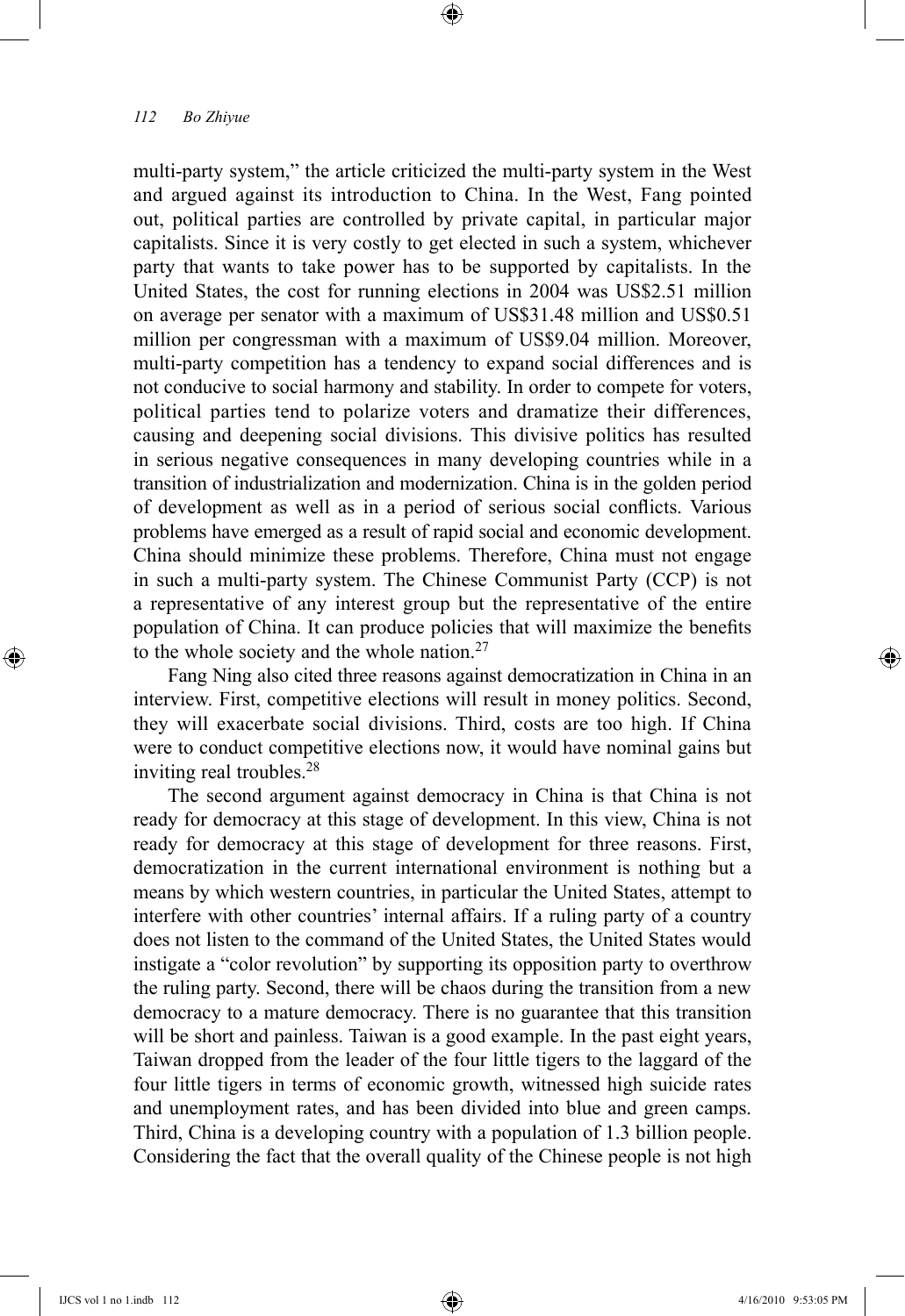and that China is surrounded by a group of hostile countries, democratization in China would likely result in chaos. Democratization will also slow down China's pace of development, enlarging China's gap from the developed countries.29

⊕

The third argument against Western-style democracy in China is that China has already established a democracy with Chinese characteristics. Liu Xirui, a professor of the National School of Administration, announced in April 2007 that a China's model of democracy has been basically established. This model has four characteristics. First, it recognizes the sovereignty of the people. All the power of the government comes from the people. On this point, the China model of democracy is no different from the western liberal democracy. Democracy, rule of law, freedom, human rights, equity, and universal fraternity are all common values of the mankind. Second, the China model is one of representation (*daibiao zhi*) while the western liberal democracy is one of delegation (*daiyi zhi*).30 The system of delegation in essence is a system of elite rotation in which voters have power only at the time of election. Once the election is over, the delegates will no longer be subject to the will of voters. The system of representation, on the other hand, is more democratic because representatives are accountable to voters and follow their mandate in their representation. The theory of "three represents" is an extension of this principle of representation. Third, the China model of democracy is composed of democratic mechanisms for both the Chinese Communist Party and the People's Republic of China. In the Party, these are the Party congress system, democratic life system of the Party members, and collective leadership of the Party organizations. In the state, these are the people's congress system, people's participation, self-government of villages and urban neighbourhoods, autonomy of ethnic minority regions, and political consultation with democratic parties. Finally, China has also experimented with various forms of democracy, especially at the grassroots level.<sup>31</sup>

Before we proceed to evaluate these objections, we need to have a functional definition of democracy. Democracy, according to Robert Dahl, is a function of two mechanisms. On the one hand, politicians should be allowed to compete for power, i.e., contestation. On the other, citizens should be allowed to participate in selecting leaders, i.e., participation.  $(Dahl, 1972)^{32}$ According to these measures, the current political system in China is neither completely undemocratic nor fully democratic. In China, citizens do vote. They directly decide grassroots leaders and elect deputies to the people's congresses of counties (county-level cities and urban districts) and townships. The deputies thus elected then elect deputies to the people's congresses of the next higher level. And the deputies to the people's congresses of provincial units elect deputies to the national people's congress. However, there is no constitutionally sanctioned contestation for power.

⊕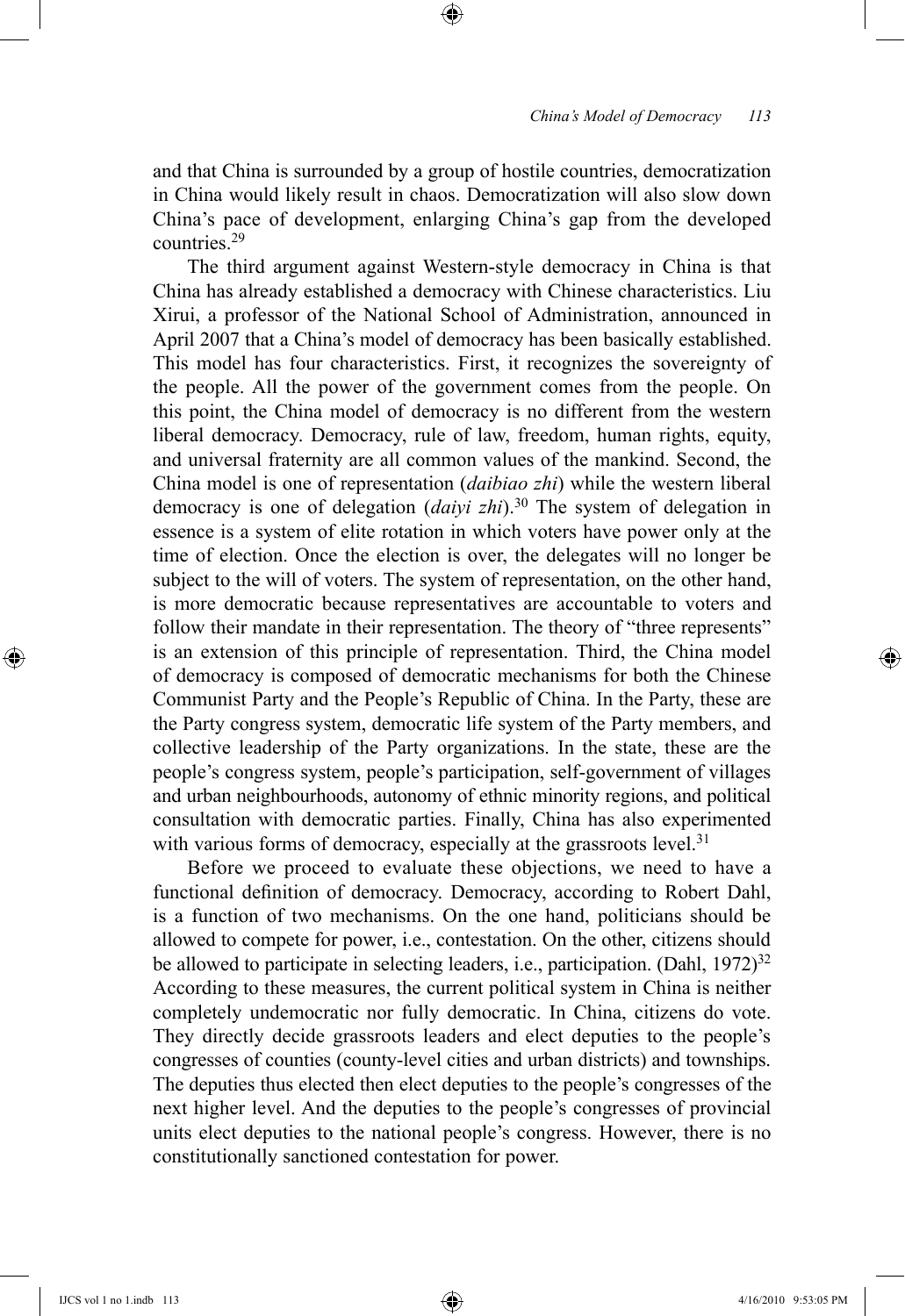Throughout the history of China, contestation for power has been the norm rather than the exception. Yet contestation for power is usually backed by military forces. In the 1920s, territorially based military warlords competed for political power in China. In the late 1940s, two political parties (the CCP and the KMT) also competed for power with military forces. In fact, the PRC was born of the contestation between the CCP and the KMT. To avoid military contestation, there should be separation of military forces from political parties.

⊕

Currently, the People's Liberation Army is the military of the CCP; and there is no evidence that the CCP is willing to give up its control over the military. On the contrary, one of the historical missions of the PLA, according to Hu Jintao, is to provide support for the CCP's rule<sup>33</sup> and the PLA generals have voiced their objections to turning the armed forces of the Party to those of the state.34

Until the CCP gives up its monopoly over the military and security apparatus, it is unlikely that genuine political contestation will take place in China. It does not appear that Hu Jintao is going to transform the military from the Party to the state any time soon. Nor is it likely that his successor will be engaged in such transformations in his first five years in office.

Moreover, it is not likely that the CCP will allow a competitive multiparty system in China. Currently, there is a multi-party system in China. In addition to the CCP, there are eight political parties in China. They are Revolutionary Committee of Chinese Guomindang, China Democratic League, China Democratic National Construction Association, China Association for Promoting Democracy, Chinese Peasants and Workers Democratic Party, China Zhi Gong Party (Public Interest Party), Jiu San (September 3) Society, and Taiwan Democratic Self-Government League.

These political parties were all established before 1949 and were all political allies of the CCP. These political parties have been well integrated into the political system under the CCP's leadership. Out of eight chairpersons, six (Zhou Tienong, Jiang Shusheng, Chen Changzhi, Yan Junqi (f.), Sang Guowei, and Han Qide) are vice chairpersons of the National People's Congress Standing Committee and two (Wan Gang and Lin Wenyi (f.)) vice chairpersons of the CPPCC. In addition, six executive vice chairpersons of these parties (Wang Zhizhen (f.) of Jiusan Society, Chen Zongxing of Nonggong, Luo Fuhe of Minjin, Li Wuwei of Minge, Zhang Rongmin (f.) of Minjian, and Zhang Meiying (f.) of Minmeng) are also vice chairpersons of the CPPCC. Wan Gang, chairman of China Zhi Gong Party, is both a vice chairman of the CPPCC and minister of Science and Technology. It is inconceivable that these parties would compete for power with the CCP.

In addition to these nine parties, there are also political parties in Hong Kong, Macao, and Taiwan. There are 12 political parties (groups) in Hong

⊕

↔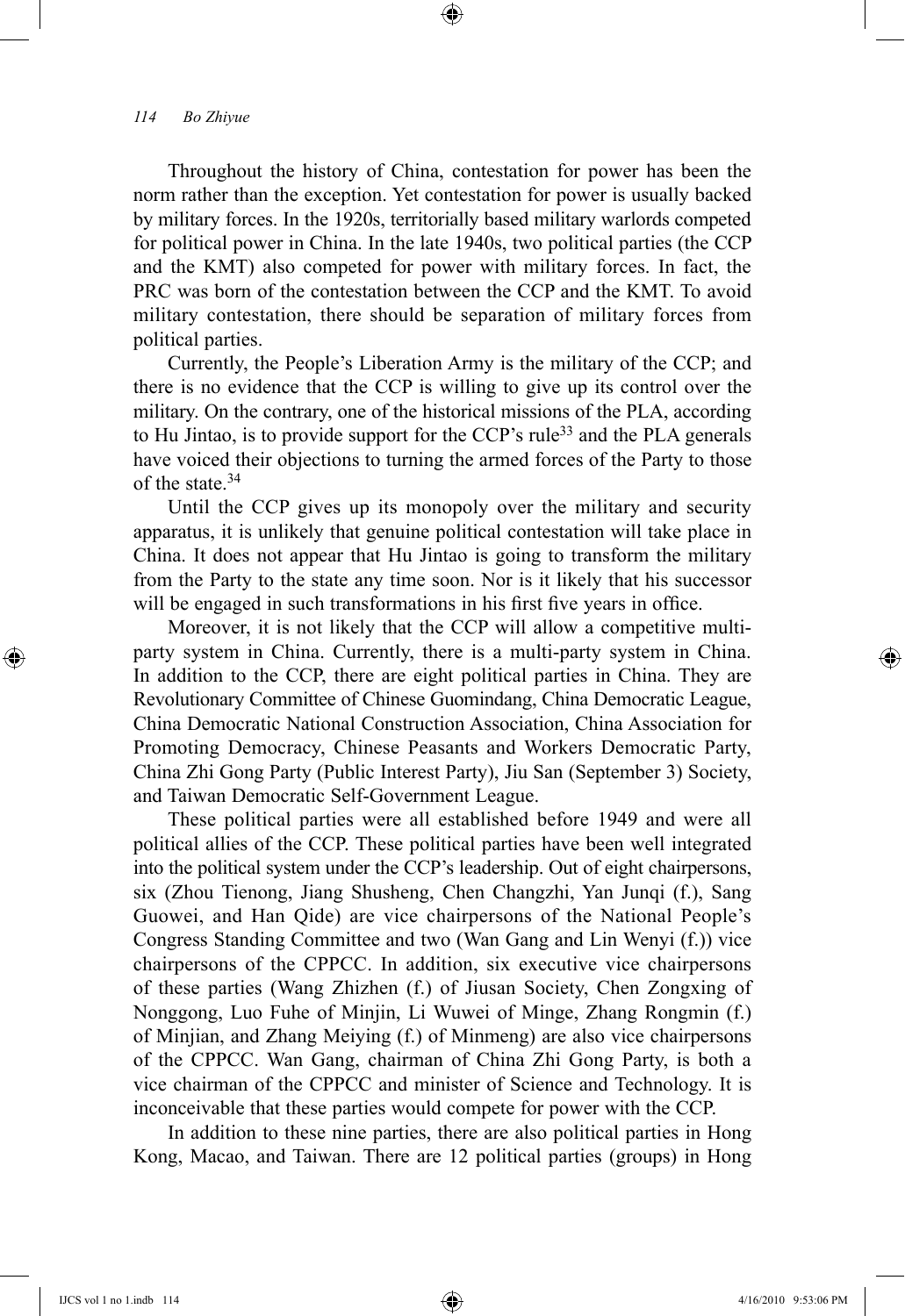Kong that participate in elections but none of them operate beyond the boundaries of the Hong Kong Special Administrative Region.<sup>35</sup> There are also 12 political parties (groups) in Macao, but these groups are less contentious than those in Hong Kong and they are all local political groups in Macao.<sup>36</sup> Although there are 147 legal political parties in Taiwan,  $37$  only two of them truly matter in politics. The KMT is now the ruling party with Ma Ying-jeou as Taiwan's president and 81 seats in the Legislative Yuan. The Democratic Progressive Party (DPP) was the ruling party from 2000 to 2008 and is now the second largest party in Taiwan with 27 seats in the Legislative Yuan.<sup>38</sup> However, they are both local political parties of Taiwan. A major political party on the mainland from 1920 to 1949, the KMT would come back to the political stage on the Mainland only when Taiwan agrees to be unified under the People's Republic of China.

⊕

From this perspective, we can object the third argument against democratization in China: China has already established a democracy with Chinese characteristics. China has its own political system with its own legitimate government. But it does not mean that this legitimate government is the outcome of a democratic process. The first argument that democracy does not fit China is objectionable as well. Grassroots democracy has been implemented in China for more than two decades. It is not clear why democracy can not be introduced to China as a whole. It is true that the CCP's policies have benefited millions in China in the past three decades. But the CCP has not been subject to competitive elections.

The second argument is more convincing. China is in a major economic and social transformation, for which a strong polity is required. The CCP has proved to be an effective ruling party, and its economic performance in the past three decades is unparalleled in the world. Although it is ideal to implement a more democratic system through general elections among candidates from multiple political parties, it is also likely that China may degenerate into competition with arms.

Nevertheless, the question remains on what a model of democracy is good for China when China is ready for democracy. There is not a single model of democracy in the West. There are parliamentary models as well as presidential models. In a parliamentary system such as in Great Britain, the key political leader, the prime minister, is not directly elected. In a presidential model such as in the United States, the president is popularly elected. China's institutional setup is a parliamentary system. In this system, the premier is nominated by the president and elected by the National People's Congress. It is conceivable that China would improve its congress system by allowing direct elections of its deputies to the National People's Congress.39

China's model of democracy, therefore, could have the following characteristics. First, it may be a parliamentary system. Second, candidates

⊕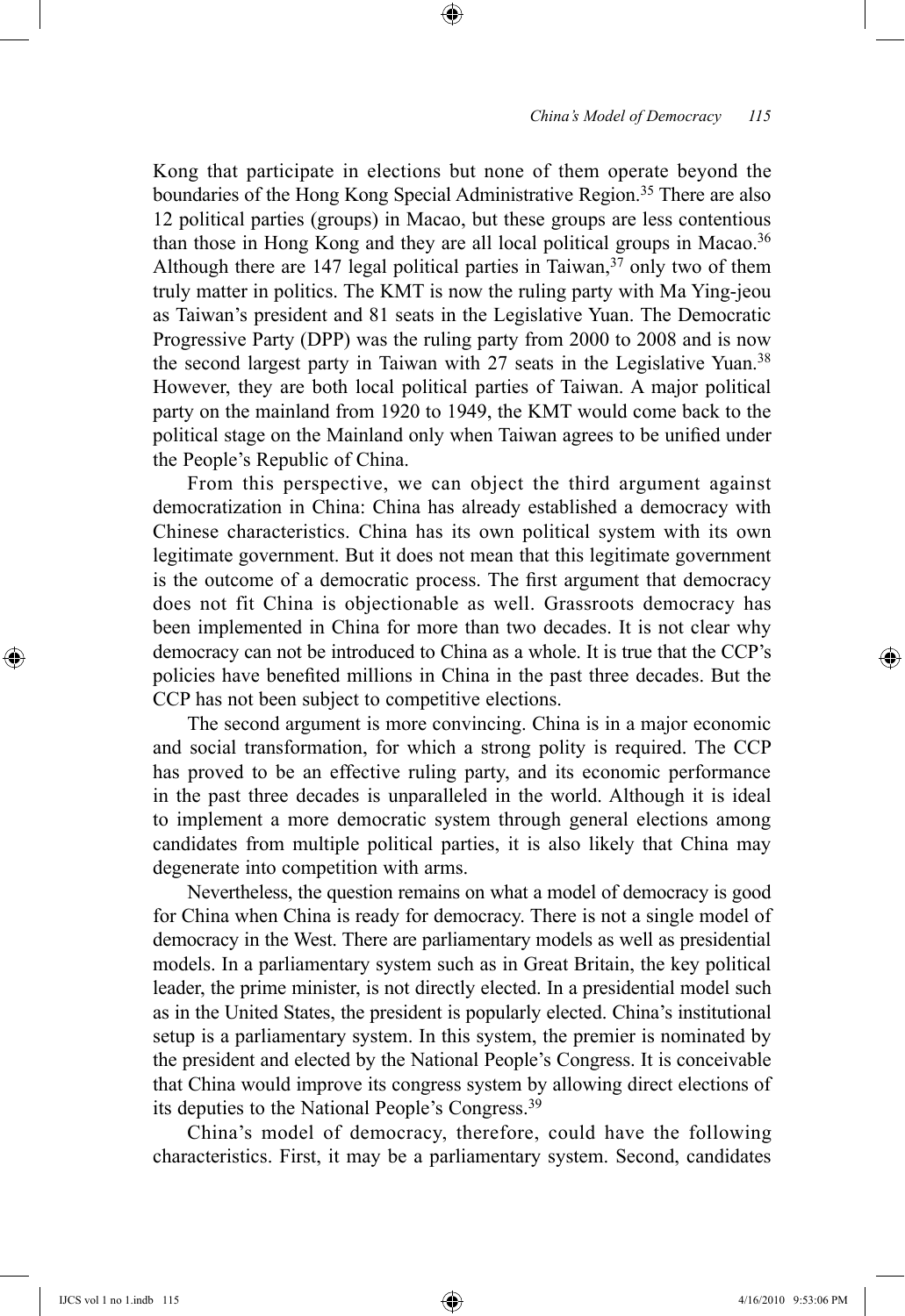from multiple parties should be allowed to compete for seats in the National People's Congress. Third, voters in different constituencies would directly decide candidates for seats in the NPC through secret ballot.

⊕

China's NPC system has two distinctive features. First, the number of deputies is very large. The numbers of NPC deputies range from 1,226 in the First Congress to 3,497 in the Fifth Congress (Appendix Table 1). Currently, there are altogether 2,985 deputies in the Eleventh National People's Congress from 35 electoral units (constituencies) (Appendix Table 2).

This is the largest congress in the world. It is 4.5 times as large as the House of Commons of the United Kingdom, which has 646 members; 5.3 times as large as the lower house of India's parliament (the Lok Sabha), which has 545 members; and 6.7 times as large as the House of Representatives of the United States, which has 435 members.

The reason why there are so many NPC deputies is that China is a country with a large population of multiple nationalities and a large territory.<sup>40</sup> Although the NPC has the largest number of deputies in absolute numbers in the world, it does not necessarily have the largest number of deputies in proportion to the population. Per million people, the NPC has only 2.3 deputies while the House of Commons of the United Kingdom has 10.6 MPs. If we add MPs from the House of Lords, which are 743, to the Parliament, the rate goes up to 22.8 MPs per million. This is because there are altogether 1,389 members of the Parliament in the United Kingdom and there are only 60,975,000 people in the country.

In other words, the NPC has to have many deputies to have sufficient representation of the underlying population. Yet, on the per-million basis, there are too few NPC deputies. Anhui's population, for instance, is 62 million, larger than that of the United Kingdom. But it has only 114 NPC deputies. Hunan, Hebei, Jiangsu, Guangdong, Sichuan, Shandong, and Henan all have larger populations than UK, but none of them has more than 170 NPC deputies.

The second feature of the NPC is that the NPC sessions are usually very short. The NPC meets once a year, for only five to 26 days (Appendix Table 3). In contrast, the U.S. Congress meets for nine and a half months a year; France's Parliament meets for nine months a year; the National Diet of Japan meets for 150 days a year; and even the Belgian Federal Parliament meets once a year for 40 days.<sup>41</sup>

The reason why NPC sessions are usually short is because the NPC has too many deputies and many of these deputies have their own jobs. It is not realistic to ask a congress of almost 3,000 people to meet for six months or longer. For this reason, a standing organ of the NPC is necessary. Therefore, the NPC sets up a standing committee of about 170 members. According to Article 57 of the PRC Constitution, the NPC is the highest organ of state

⊕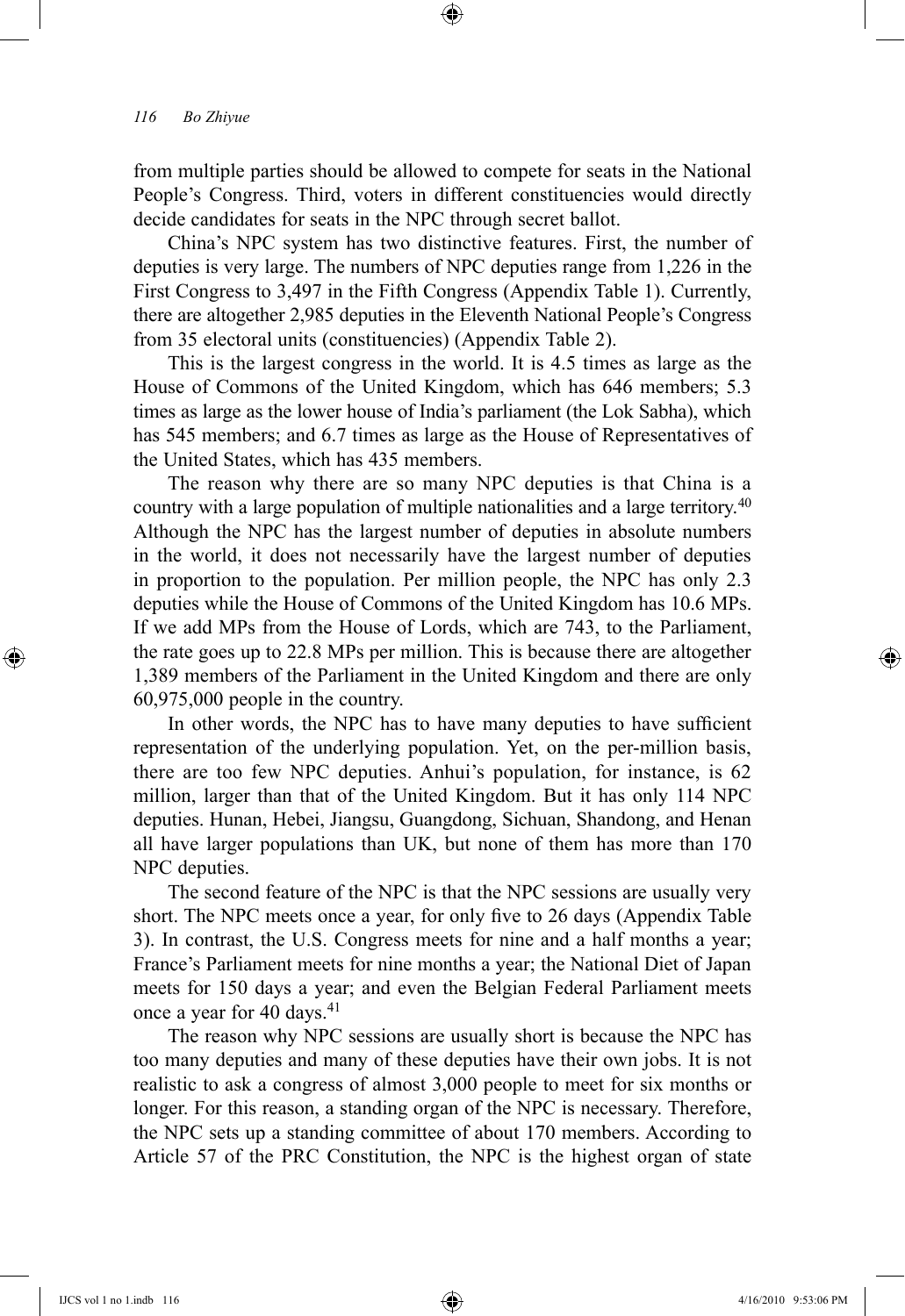power and its permanent body is the Standing committee of the NPC. The NPC Standing Committee exercises a broad range of powers and meets twice a month, for seven days each. The Standing Committee of the Eleventh NPC is composed of 174 members, including one chairman (Wu Bangguo), 13 vice chairmen, and 160 standing members.<sup>42</sup>

⊕

To establish a parliamentary democracy, China will have to first establish a rule of law. The Chinese Communist Party organizations should gradually phase out from the daily operations of the government.

## **4. Concluding Remarks**

It is wrong to evaluate the legitimacy of the CCP rule by relying solely on "expert" opinions of the Western academia and media because they are in no position to judge whether the CCP has right to rule or not. To assess the legitimacy of any political regime, we need to see whether such a regime is receptive to the governed. From this perspective, the CCP has no legitimacy crisis. It has been recognized as legitimate internationally as well as by the people of China.

Moreover, the CCP leaders and their policies in fact are better received by the Chinese people than their counterparts in Western democracies. More than nine out of ten people (93 per cent) in China consider President Hu Jintao a trustworthy world leader, while less than fifty per cent of the people in the United Kingdom, France, and the United States have any confidence in their respective leaders (Gordon Brown, Nicolas Sarkozy, and George W. Bush) to do the right thing regarding world affairs. The majority of the Chinese people (86 per cent) are satisfied with the way things are going in China, but in most major democracies no more than 35 per cent of the people are satisfied with their country's direction. Most amazingly, the Americans have mostly lost confidence in their democratic institutions. They have more confidence in the public schools than in the U.S. Supreme Court; more confidence in banks than the presidency; and more confidence in health maintenance organizations (HMOs) than in Congress. The only 12 per cent of the people have any confidence in Congress, in contrast to 71 per cent in the military.

China's political system has three distinctive features. First, its legislature is neither unicameral nor bicameral. The National People's Congress is the highest organ of state power, and the CPPCC serves as an advisory body for the NPC. Second, China is a federal state in form and a unitary state in essence. The NPC has no statutory power over provincial-level people's congresses but the Central Committee of the CCP can manage provincial leaders at will. Third, China is a party-state. As the largest party in the world, the CCP has dominated the NPC, the State Council, and the military. The CCP

⊕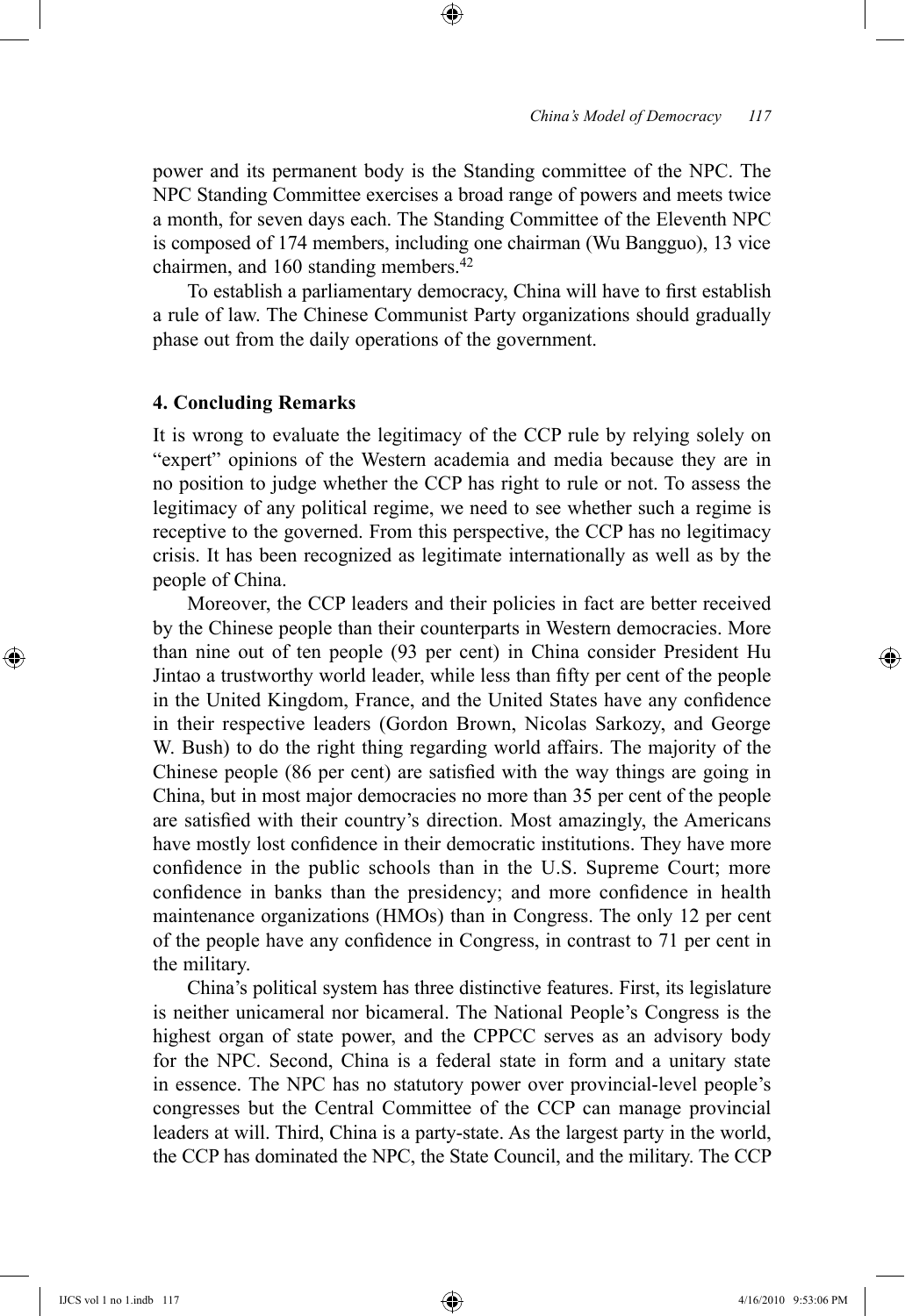is able to maintain its monopoly over power partly because of its economic performance of the past three decades.

⊕

There are three arguments against democratization. The first is that democracy, i.e., Western liberal democracy, does not fit China. The argument is that Western democracies are not replicable because of their unique historical circumstances; that democratization in non-Western societies has often produced some undesirable consequences; and that Western multiparty system is particularly unfit for China because of money politics and polarization of social groups.

The second argument against democratization in China is that China is not ready for democracy at this stage of development for three reasons. First, the United States may intervene in China's domestic affairs by exploiting political divisions as a result of democratization. Second, China may miss the opportunity for further development. Third, democratization in China may result in chaos.

The third argument against Western-style democracy in China is that China has already established a democracy with Chinese characteristics. The China's model of democracy has four characteristics. First, it recognizes the sovereignty of the people. Second, the China's model of democracy is one of representation, a more democratic system than the system of delegation. Third, the China's model of democracy is composed of democratic mechanisms for both the CCP and the PRC. Fourth, China has also experimented with various forms of democracy. Since China already has a system of democracy, therefore, there is no need for democratization.

According to a well-received definition introduced by Robert Dahl, democracy refers to both contestation and participation. Politicians compete for vote by citizens. In this sense, the current political system in China is not fully democratized. There are elections but not general elections. There are competitions for offices but not from different political parties.

Historically, contestation for power is more of a norm than an exception in China. Yet competing parties are often competing with armed forces. In the 1920s, territorially based military warlords competed for political power in China. In the 1940s, two major political parties competed for power with military forces. As long as the armed forces in China are the army of the Party instead of the army of the state, it will not only be difficult but also dangerous to contemplate multi-party competition. Until the CCP gives up its monopoly over the military and security apparatus, it is unlikely that genuine political contestation will take place in China.

From this perspective, we may object the third argument, i.e., China has already established a democratic system of sort. We can also object the first argument that democracy does not fit China. For China has experimented with democratization at the grassroots level for more than two decades. There is

⊕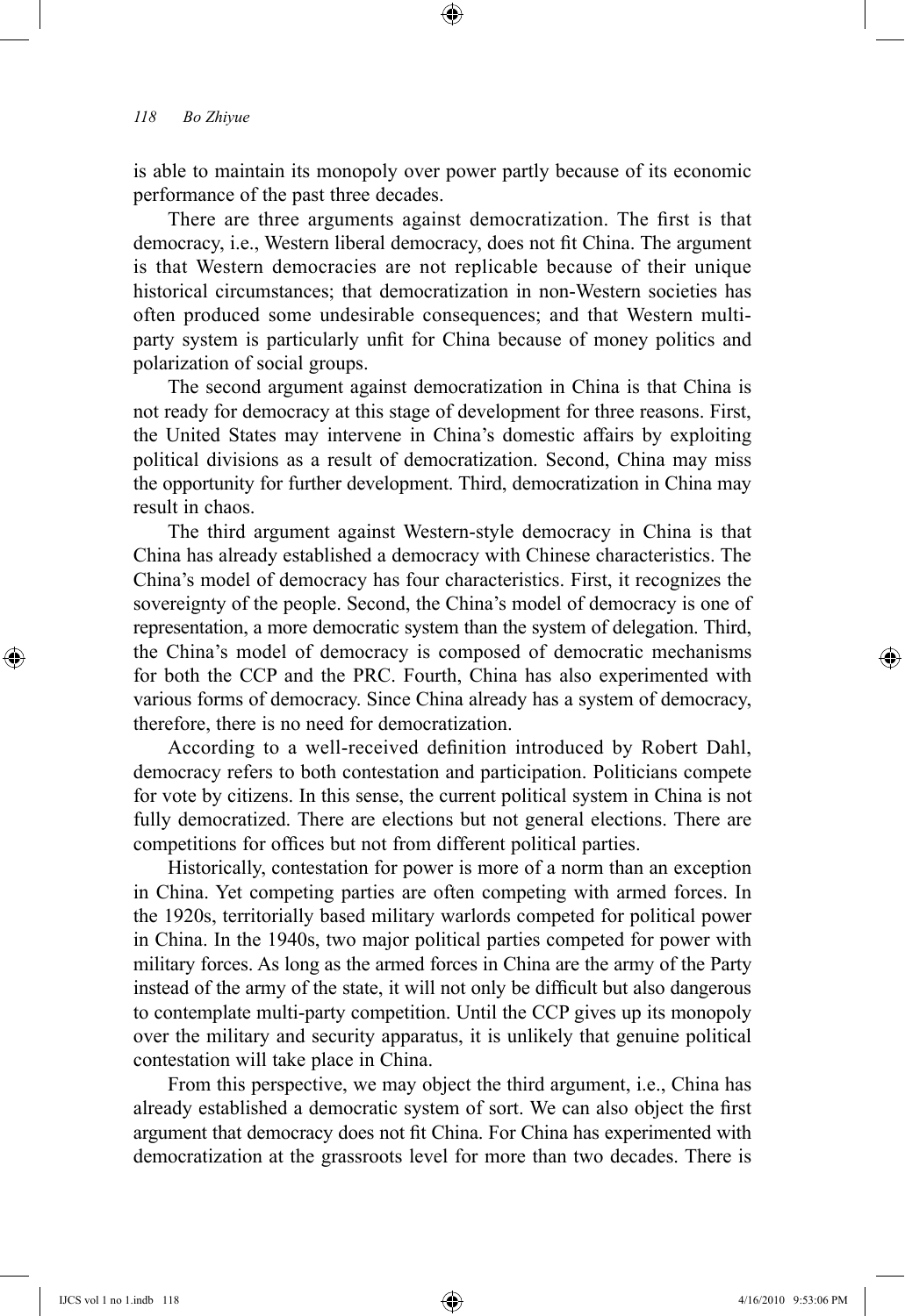no reason why similar experiments can not be implemented at higher levels. The second argument seems more convincing. As a major country with the largest population in the world going through major social and economic transformations, a strong polity is required.

⊕

In the meantime, however, China's political system can be gradually modified to be more democratic. In the future, a parliamentary democracy should be established in China with the following features. First, a rule of law should be established. Second, the Chinese Communist Party should phase out from the daily operations of the government. Third, candidates from different political parties should be allowed to compete for seats on the NPC. Fourth, voters should be allowed to directly elect deputies to the NPC. Ultimately, political reform should not be for the reform's sake. Nor should it be used to please foreign governments, scholars, and journalists. Political reform, including democratization, should improve the performance of the political system to better serve the interests of the people.

# **Appendix Table 1**

|                          |      |                             |                    |                      |                     | $(\mu\text{u}$ son)  |
|--------------------------|------|-----------------------------|--------------------|----------------------|---------------------|----------------------|
| Congress                 |      | Total<br>No. of<br>Deputies | Female<br>Deputies | Minority<br>Deputies | % to Total Deputies |                      |
|                          | Year |                             |                    |                      | Female<br>Deputies  | Minority<br>Deputies |
| <b>First Congress</b>    | 1954 | 1226                        | 147                | 178                  | 12.0                | 14.5                 |
| Second Congres           | 1959 | 1226                        | 150                | 179                  | 12.2                | 14.6                 |
| Third Congress           | 1964 | 3040                        | 542                | 372                  | 17.8                | 12.2                 |
| Fourth Congress          | 1975 | 2885                        | 653                | 270                  | 22.6                | 9.4                  |
| <b>Fifth Congress</b>    | 1978 | 3497                        | 742                | 381                  | 21.2                | 10.9                 |
| Sixth Congress           | 1983 | 2978                        | 632                | 403                  | 21.2                | 13.5                 |
| Seventh Congress         | 1988 | 2978                        | 634                | 445                  | 21.3                | 14.9                 |
| <b>Eighth Congress</b>   | 1993 | 2978                        | 626                | 439                  | 21.0                | 14.8                 |
| Ninth Congress           | 1998 | 2979                        | 650                | 428                  | 21.8                | 14.4                 |
| Tenth Congress           | 2002 | 2985                        | 604                | 414                  | 20.2                | 13.9                 |
| <b>Eleventh Congress</b> | 2007 | 2985                        | 637                | 411                  | 21.3                | 13.8                 |

#### Number of Deputies to National People's Congresses

Sources: *http://www.stats.gov.cn/tjsj/ndsj/yb2004-c/html/W2301ae.xls http://china.ynet.com/view.jsp?oid=28296467 http://www.zibo.gov.cn/art/2008/3/14/art\_1484\_10141.html*

⊕

⊕

 $(narrow)$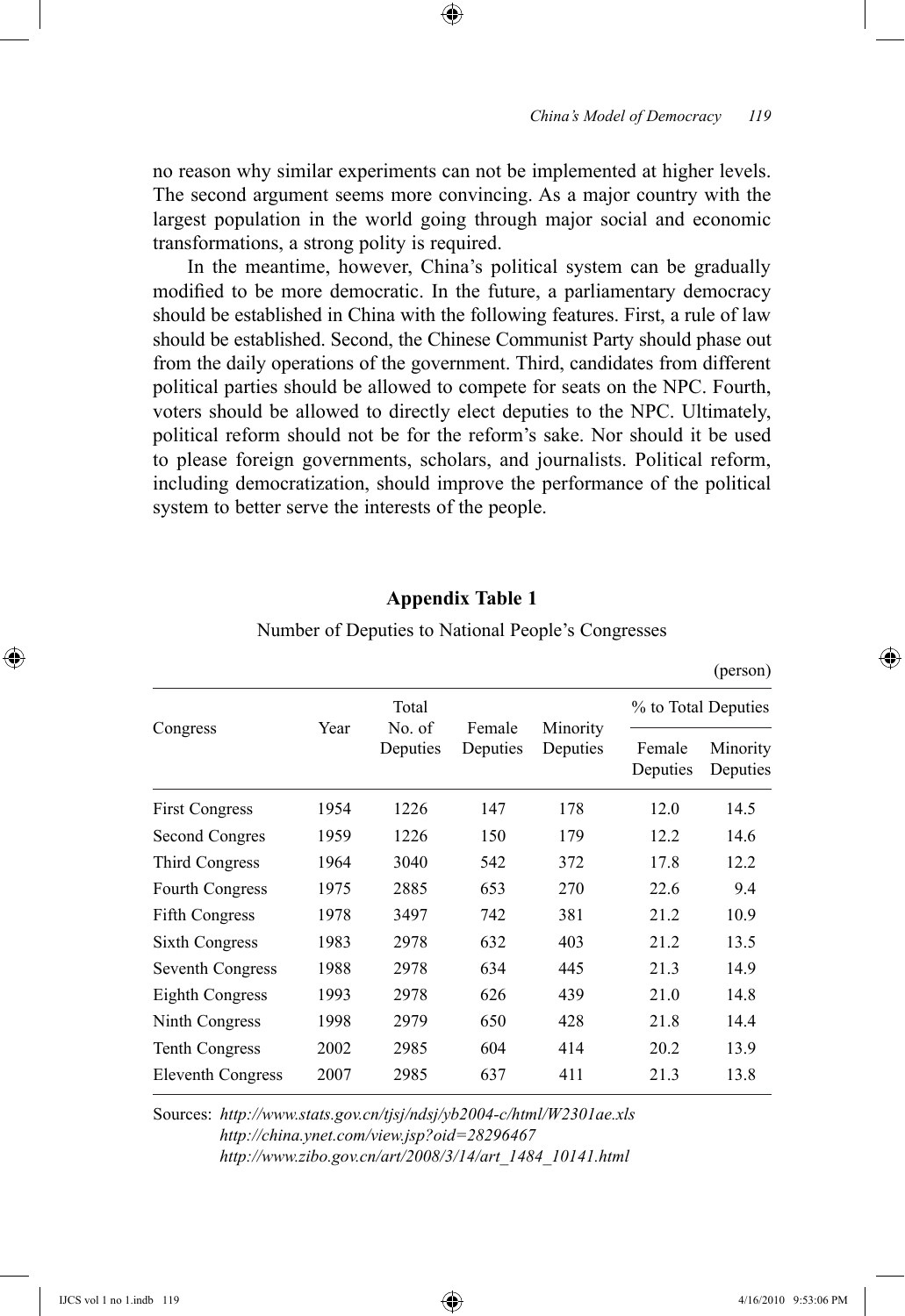|                          | People's Republic of Unina (2009) |                   |        |
|--------------------------|-----------------------------------|-------------------|--------|
| Province*                | Deputies                          | Population (2004) | Rate** |
| Beijing                  | 58                                | 14,927,000        | 3.9    |
| Tianjin                  | 45                                | 10,236,700        | 4.4    |
| Hebei                    | 122                               | 68,090,000        | 1.8    |
| Shanxi                   | 70                                | 33,350,700        | 2.1    |
| Inner Mongolia           | 59                                | 23,844,000        | 2.5    |
| Liaoning                 | 110                               | 42,170,000        | 2.6    |
| Jilin                    | 68                                | 26,619,000        | 2.6    |
| Heilongjiang             | 103                               | 38,168,000        | 2.7    |
| Shanghai                 | 64                                | 13,523,900        | 4.7    |
| Jiangsu                  | 157                               | 74,325,000        | 2.1    |
| Zhejiang                 | 91                                | 47,195,700        | 1.9    |
| Anhui                    | 114                               | 62,280,000        | 1.8    |
| Fujian                   | 61                                | 35,110,000        | 1.7    |
| Jiangxi                  | 80                                | 42,835,700        | 1.9    |
| Shandong                 | 181                               | 91,630,000        | 2.0    |
| Henan                    | 166                               | 97,170,000        | 1.7    |
| Hubei                    | 124                               | 60,161,000        | 2.1    |
| Hunan                    | 118                               | 66,977,000        | 1.8    |
| Guangdong                | 159                               | 78,047,500        | 2.0    |
| Guangxi                  | 88                                | 48,890,000        | 1.8    |
| Hainan                   | 19                                | 8,178,300         | 2.3    |
| Chongqing                | 61                                | 31,442,300        | 1.9    |
| Sichuan                  | 147                               | 85,953,000        | 1.7    |
| Guizhou                  | 66                                | 39,037,000        | 1.7    |
| Yunnan                   | 91                                | 44,152,000        | 2.1    |
| Tibet                    | 20                                | 2,634,400         | 7.6    |
| Shaanxi                  | 67                                | 37,050,000        | 1.8    |
| Gansu                    | 48                                | 26,190,000        | 1.8    |
| Qinghai                  | 21                                | 5,390,000         | 3.9    |
| Ningxia                  | 19                                | 5,877,100         | 3.2    |
| Xinjiang                 | 60                                | 19,631,100        | 3.1    |
| Hong Kong                | 36                                | 6,883,000         | 5.2    |
| Macao                    | 12                                | 457,000           | 26.3   |
| Taiwan                   | 13                                | 22,689,000        | 0.6    |
| People's Liberation Army | 268                               |                   |        |
| Total                    | 2985                              | 1,311,115,400     | 2.3    |

# **Appendix Table 2**

 $\bigoplus$ 

Deputies to the National People's Congress of the<br>people's Republic of China (2000) People's Republic of China (2009)

Note: \* This refers to provinces, centrally administered cities, autonomous regions, and special administrative regions.

\*\* Rate refers to the number of deputies per million people.

Source: *http://news.xinhuanet.com/ziliao/2008-03/03/content\_7708230.htm*

⊕

 $\bigoplus$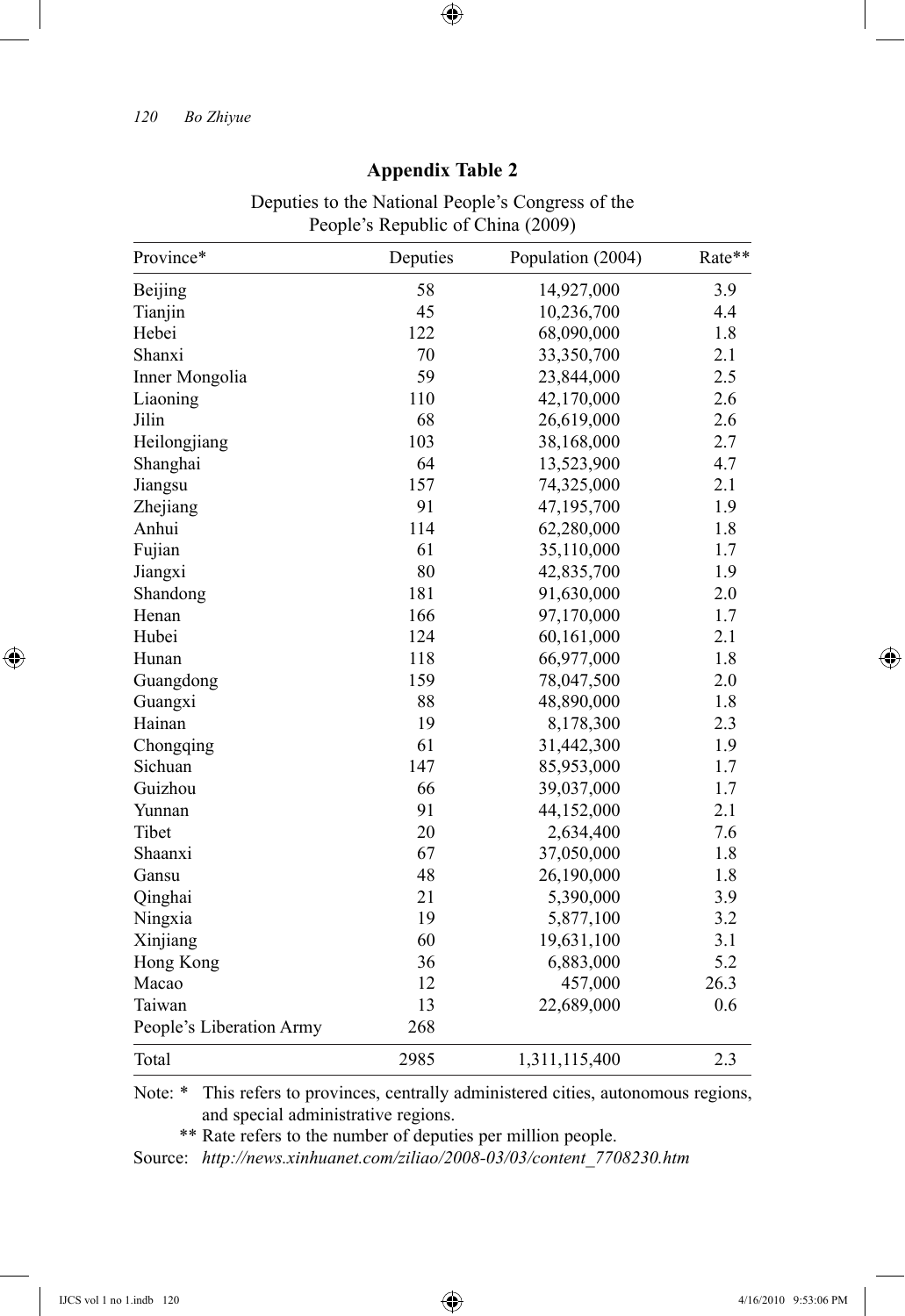|                  | First   | Second  | Third   | Fourth<br>Session | Fifth<br>Session |
|------------------|---------|---------|---------|-------------------|------------------|
|                  | Session | Session | Session |                   |                  |
| <b>First NPC</b> | 14      | 26      | 16      | 11                |                  |
| Second NPC       | 11      | 12      | 21      | 17                |                  |
| Third NPC        | 15      |         |         |                   |                  |
| Fourth NPC       | 5       |         |         |                   |                  |
| Fifth NPC        | 8       | 14      | 12      | 14                | 15               |
| Sixth NPC        | 16      | 17      | 15      | 19                | 18               |
| Seventh NPC      | 20      | 16      | 16      | 16                | 14               |
| Eighth NPC       | 17      | 13      | 14      | 13                | 15               |
| Ninth NPC        | 15      | 12      | 11      | 11                | 11               |
| Tenth NPC        | 14      | 10      | 10      | 10                | 12               |
| Eleventh NPC     | 14      | 9       |         |                   |                  |

#### **Appendix Table 3**

National People's Congress Sessions

Source: *http://news.xinhuanet.com/ziliao/2004-11/15/content\_2221419.htm*

### **Notes**

⊕

- 1. For a survey of the issue of legitimacy in East and Southeast Asia, see White (ed.) (2005).
- 2. For a survey of the literature on the CCP's legitimacy crisis, see Schubert (2008).
- 3. *http://www.systemicpeace.org/polity/usa2.htm*
- 4. *http://www.systemicpeace.org/polity/chn2.htm*
- 5. *http://freedomhouse.org/template.cfm?page=22&year=2008&country=7372*
- 6. *http://www.transparency.org/news\_room/in\_focus/2008/cpi2008/cpi\_2008\_table*
- 7. *http://www.china-embassy.org/eng/fyrth/t328655.htm*
- 8. *http://news.xinhuanet.com/newscenter/2009-01/23/content\_10709632\_1.htm*
- 9. For details, see *http://www.worldpublicopinion.org/pipa/articles/views\_on\_ countriesregions\_bt/488.php?lb=brglm&pnt=488&nid=&id=*
- 10. For details, see "Some Positive Signs for U.S. Image: Global Economic Gloom – China and India Notable Exceptions", *The Pew Global Attitudes Project*, 12th June 2008. <*http://pewglobal.org/reports/pdf/260.pdf*>
- 11. Jeffery M. Jones, "Confidence in Congress: Lowest Ever Any U.S. Institution", *Gallup*, 20th June 2008. <*http://www.gallup.com/poll/108142/Confidence-Congress-Lowest-Ever-Any-US-Institution.aspx*>
- 12. *http://china.zjol.com.cn/05china/system/2009/02/26/015289283.shtml*
- 13. *http://china.zjol.com.cn/05china/system/2009/02/26/015289283.shtml*
- 14. For a complete text in Chinese, see *http://www.chinaorg.cn/zcfg/01\_fl/2007-05/22/ content\_5013426.htm*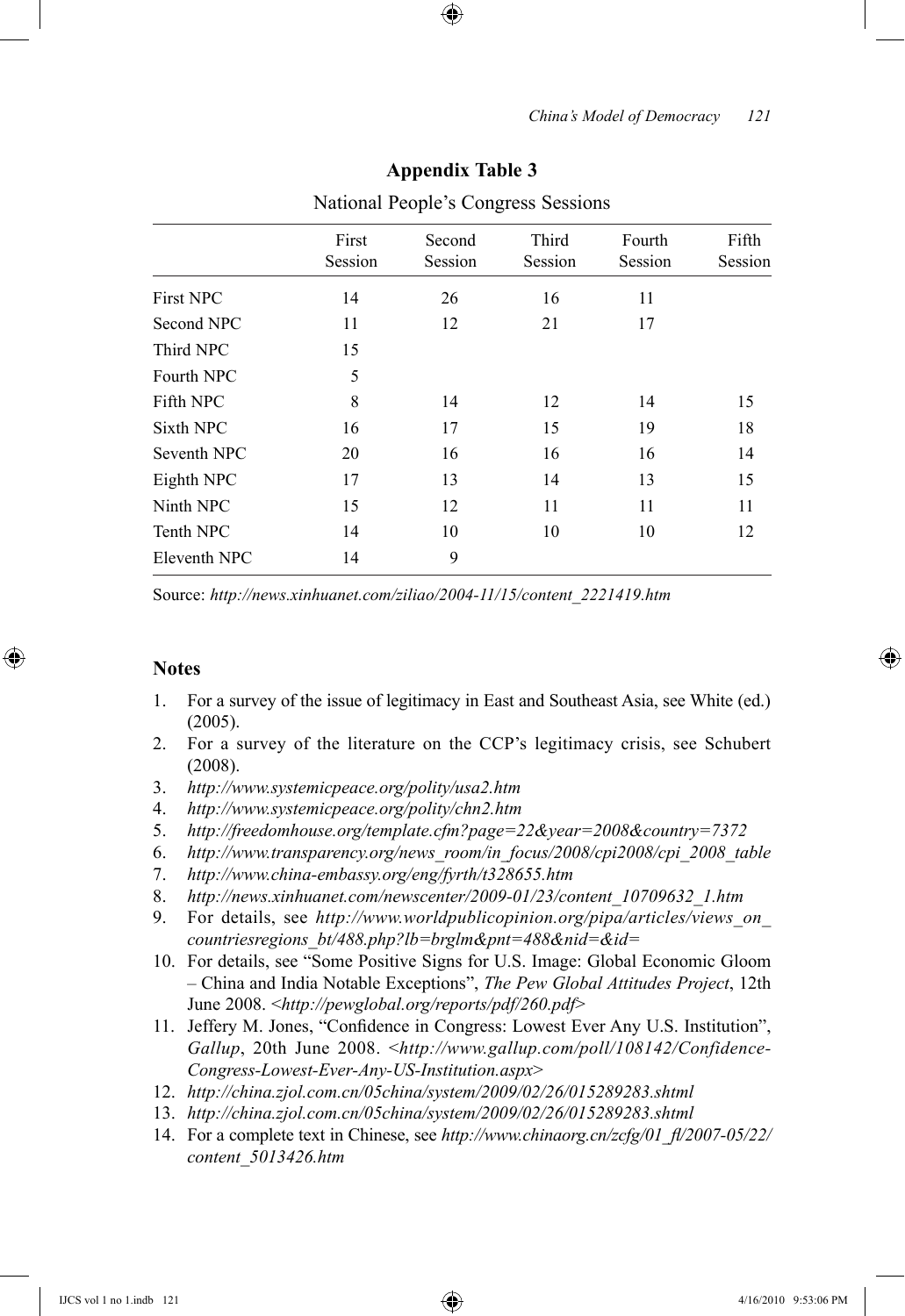- 15. For details, see Bo (2004).
- 16. For a study of the Chinese Communist Party in comparative terms, see Shambaugh (2008).
- 17. *http://news.xinhuanet.com/politics/2007-10/08/content\_6845380.htm*
- 18. For a detailed analysis of the Seventeenth Central Committee of the CCP, see Bo (2009).
- 19. In addition to these arguments against democratization in China, there are also concerns that democracies may underperform. Bryan Caplan, for instance, finds it baffling that democracy is supposed to be a bulwark against socially harmful policies, but in practice it gives them a safe harbour. For details, see Caplan (2007). Of course, the author is not arguing against democratization. He simply points out the failures of democracy and explains the causes for these failures.
- 20. A Chinese blogger has developed a parody, saying that democracy does not fit the United States. In this blog, the blogger argues that although democracy is a good system, it does not fit the United States for three reasons. First, the history of the United States is too short to be suitable for democracy. Second, American culture is too individualistic to be suitable for democracy. Third, the population of the United States is too large to be suitable for democracy. For details, see "论 美国不适合实行民主制". <*http://cnmpq.com/html/33/1/1067/1.htm*>
- 21. Deng Xiaoping, "Take a Clear-Cut Stand against Bourgeois Liberalization" (30th December 1986), *Selected Works of Deng Xiaoping*, Vol. 3, Beijing: Renmin Chubanshe, 1993, p. 195 (English translation, *http://web.peopledaily.com.cn/ english/dengxp/vol3/text/c1630.html*).
- 22. Jiang Zemin, "The Goal of Political Reform Is to Perfect Socialist Political System" (2nd April 2001), *Selected Works of Jiang Zemin*, Vol. 3, Beijing: Renmin Chubanshe, 2006, p. 236.
- 23. Hu Jintao, "Speech at the Grand Rally of People from All Walks of Life Marking the Fifty-fifth Anniversary of the Founding of the Chinese People's Political Consultative Conference (CPPCC)" (21st September 2004), *Remin Ribao*, 22nd September 2004, p. 2.
- 24. *http://news.xinhuanet.com/video/2009-03/09/content\_10974257.htm*
- 25. Song Luzheng, "我为什么认为民主不适合中国—兼与颜昌海先生商榷", 27th January 2009. <*http://blog.ifeng.com/article/2099462.html*>
- 26. Huashan Menghu, "西方式民主不是普世价值并不适合中国,中国式民主亦应 大力完善和推进" <*http://military.club.china.com/data/thread/1011/2540/36/66/9\_ 1.html*>; and Song Luzheng, "2008年:西方民主一元化阶段的终结" <*http:// www.zaobao.com/special/forum/pages6/forum\_us081229a.shtml*>. One blogger even "argued" against democratization in the United States. See "论美国不适合 实行民主制," 22nd June 2007 <*http://cnmpq.com/html/33/1/1067/1.htm*>.
- 27. Fang Ning, "我国决不能搞西方的多党制", 9th February 2009. <*http://theory. people.com.cn/GB/40557/83676/142457/8767191.html*>
- 28. Wang Qiang, "'中国式的民主'路在何方? -- 访中国社会科学院政治学研究所 副所长房宁". <*http://news.sohu.com/20070524/n250195708.shtml*>
- 29. "中国现阶段不适合实行民主制度", 1st May 2007. <*http://ido.thethirdmedia. com/article/frame.aspx?turl=http%3a//ido.3mt.com.cn/article/200705/ show710861c30p1.ibod&rurl=&title=%u4E2D%u56FD%u73B0%u9636%u6B*

⊕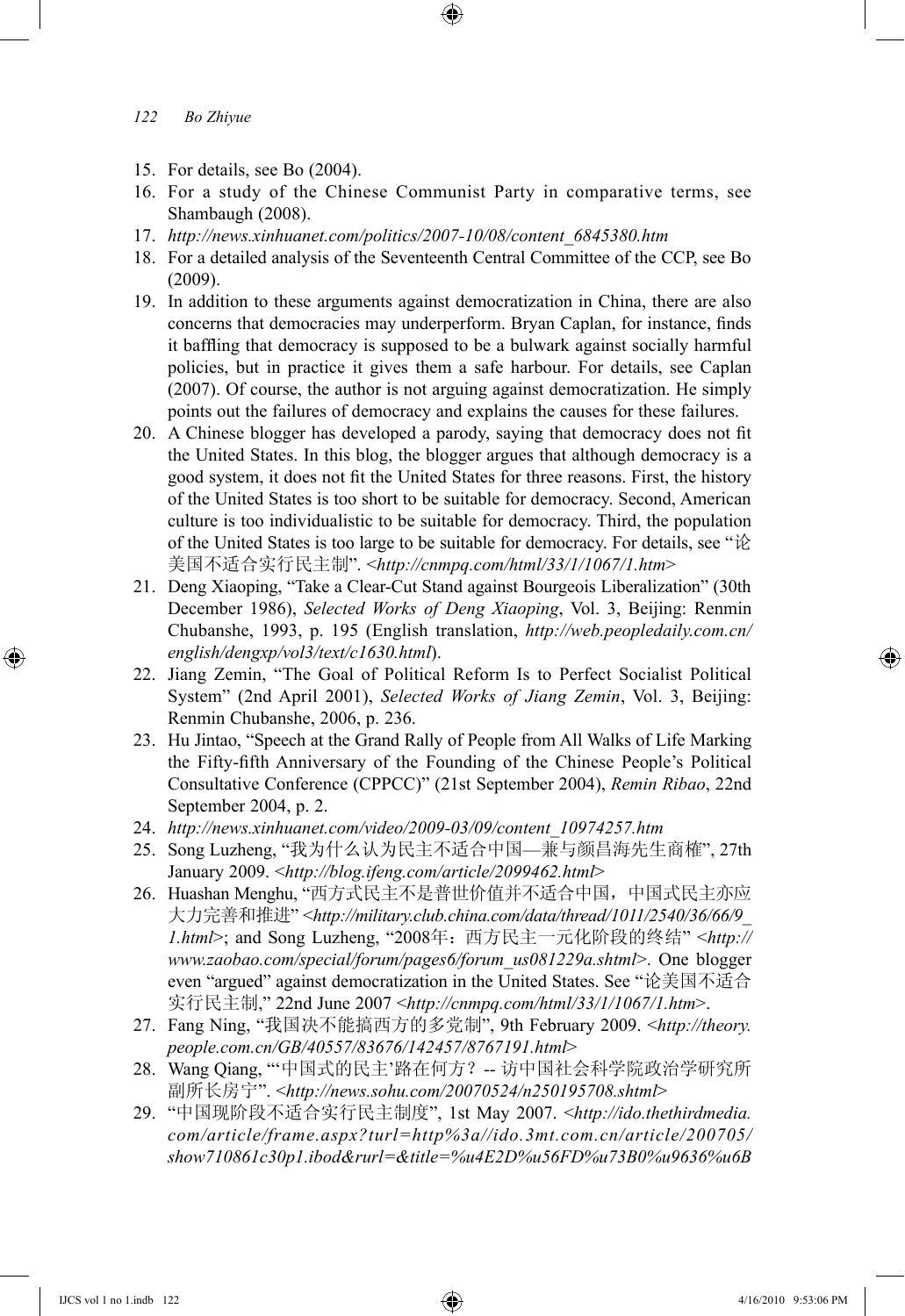*B5%u4E0D%u9002%u5408%u5B9E%u884C%u6C11%u4E3B%u5236%u5EA 6\_07F1%u7B2C%u4E00%u9636%u6BB5%u56DE%u987E%u8F66%u961F% u7BC7%3A%u843D%u5730%u51E4%u51F0%u50AC%u751F%u53CC%u96 C4%u4F1A%20%u8F6C%u8F7D%20---%20ido.3mt.com.cn*>

30. The difference between the two is not clear. A blogger has developed a sarcastic parody to describe the contrast between the *daiyi zhi* and the *daibiao zh*i:

"资产阶级专政的国家普遍采用的是代议制,无产阶级专政的国家普遍采用 的是代表制,两者有着本质的区别。具体的不同,闲人想到了五个。

- 1. 代议制是公民选举,代表制是代表选举。
- 2. 代议制是募捐选举,代表制是拨款选举。
- 3. 代议制是普遍选举,代表制是内部选举。
- 4. 代议制是虚伪民主,代表制是人民民主。
- 5. 代议制是先选后定,代表制是先定后选。

可能还有其它,请各位补充。"

 These can be translated as follows: "Countries of capitalist dictatorship commonly adopt a system of delegation, and countries of proletarian dictatorship usually adopt a system of representation. The two have fundamental differences. Specifically, I can think of five differences. First, the system of delegation is vote by citizens; and the system of representation is vote by representatives. Second, in the system of delegation funds for election have to be raised; and in the system of representation funds for election are allocated. Third, the system of delegation is general election; and the system of representation is internal election. Fourth, the system of delegation is fake democracy; and the system of representation is people's democracy. Fifth, in the system of delegation there is an election before decision; and in the system of representation decision precedes election. There may be others, you are welcome to add them on." <*http://home. cyol.com/html/77/174477-10465.html*>

- 31. Liu Xirui, "中國的民主模式已經確立", 25th April 2007. <*http://politics.people. com.cn/BIG5/30178/5664377.html#*>
- 32. See also Schumpeter (1954). According to Schumpeter, democracy is a method by which politicians compete for votes and elected officials make decisions on behalf of the electorate.
- 33. For details, see Bo (2007: 359-364).
- 34. David Shambaugh argues that the PLA is becoming more autonomous from the CCP under the fourth generation leadership. For details, see Shambaugh  $(2004)$ .
- 35. *http://en.wikipedia.org/wiki/List\_of\_political\_parties\_in\_Hong\_Kong*
- 36. *http://en.wikipedia.org/wiki/List\_of\_political\_parties\_in\_Macau*
- 37. *http://en.wikipedia.org/wiki/List\_of\_political\_parties\_of\_the\_Republic\_of\_China*. The 147th party in Taiwan is the Communist Party of the Republic of China established by Chen Tianfu, a cousin of Chen Shuibian (former president of the Republic of China). <*http://www.dwnews.com/gb/MainNews/Forums/ BackStage/2009\_4\_6\_18\_5\_18\_31.html*>
- 38. For details, see Bo (2008).
- 39. For a list of suggestions, see Nathan (2006).

⊕